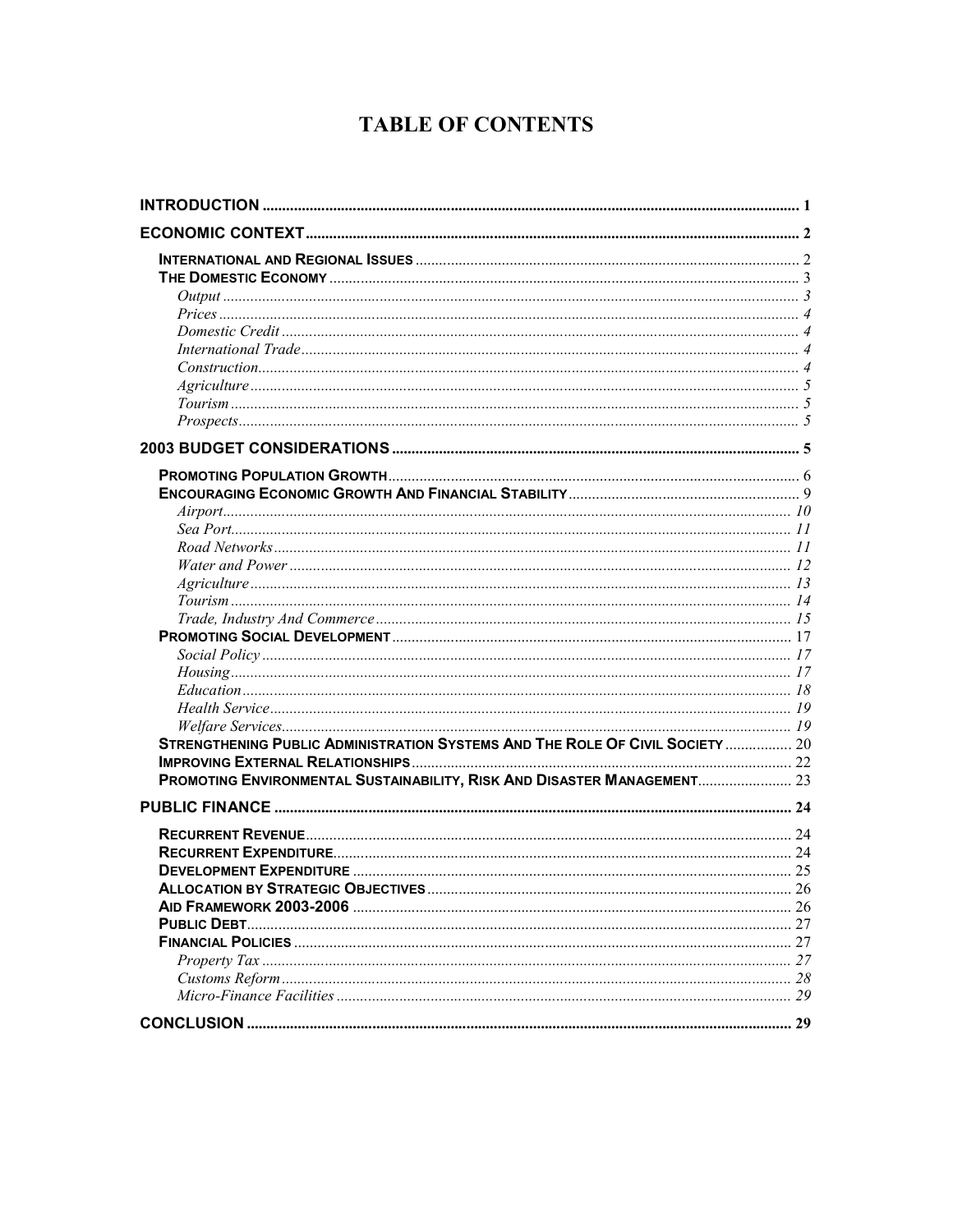#### **BUDGET STATEMENT**

#### **["Tow](#page-29-0)ards a new era…getting the fundamentals right"**

Mr. Speaker, I rise to move a motion for the second reading of a Bill shortly entitled the Appropriation Act 2003.

#### <span id="page-1-0"></span>**INTRODUCTION**

**1.** The members of my government wish first to thank Almighty God for his continued blessings on our homeland. We also wish to recognize the efforts of Montserratians both here on island and abroad for their continued faith in the future of this island. And thirdly, we are grateful for the support of the various individuals, governments and organisations that have supported us at this time of need.

**2.** As I stand before you today, Mr. Speaker, I recognise that this budget is presented in an atmosphere of global uncertainty. At the international level, there is uncertainty about global peace, economic stability and social security. This situation is aggravated by the fact that multilateral institutions such as the World Trade Organisation (WTO) and the Organization for Economic Cooperation and Development (OECD) are introducing new measures that marginalize us in markets in which we have so far benefited.

**3.** At the regional level, there is uncertainty about our fiscal stability and our ability to survive in an increasingly competitive world. The circumstances are such that the Governor of the Eastern Caribbean Central Bank is encouraging its members to implement voluntary structural adjustment programmes.

**4.** Now, Mr Speaker, at the national level, there is uncertainty surrounding the volcano. We need to confront this issue and seek to restore confidence in the island's future.

**5.** In this environment, we in Montserrat must renew our commitment to regional cooperation; we must seek to forge new economic alliances; we must begin to adopt new approaches to our economic development; and we must create and develop systems and policies that would lead to a secure future for our children and for all those who choose to make this lovely island their home.

**6.** In other words Mr. Speaker, we must recognize the imperatives of this new era and establish the right foundation for the future development of Montserrat.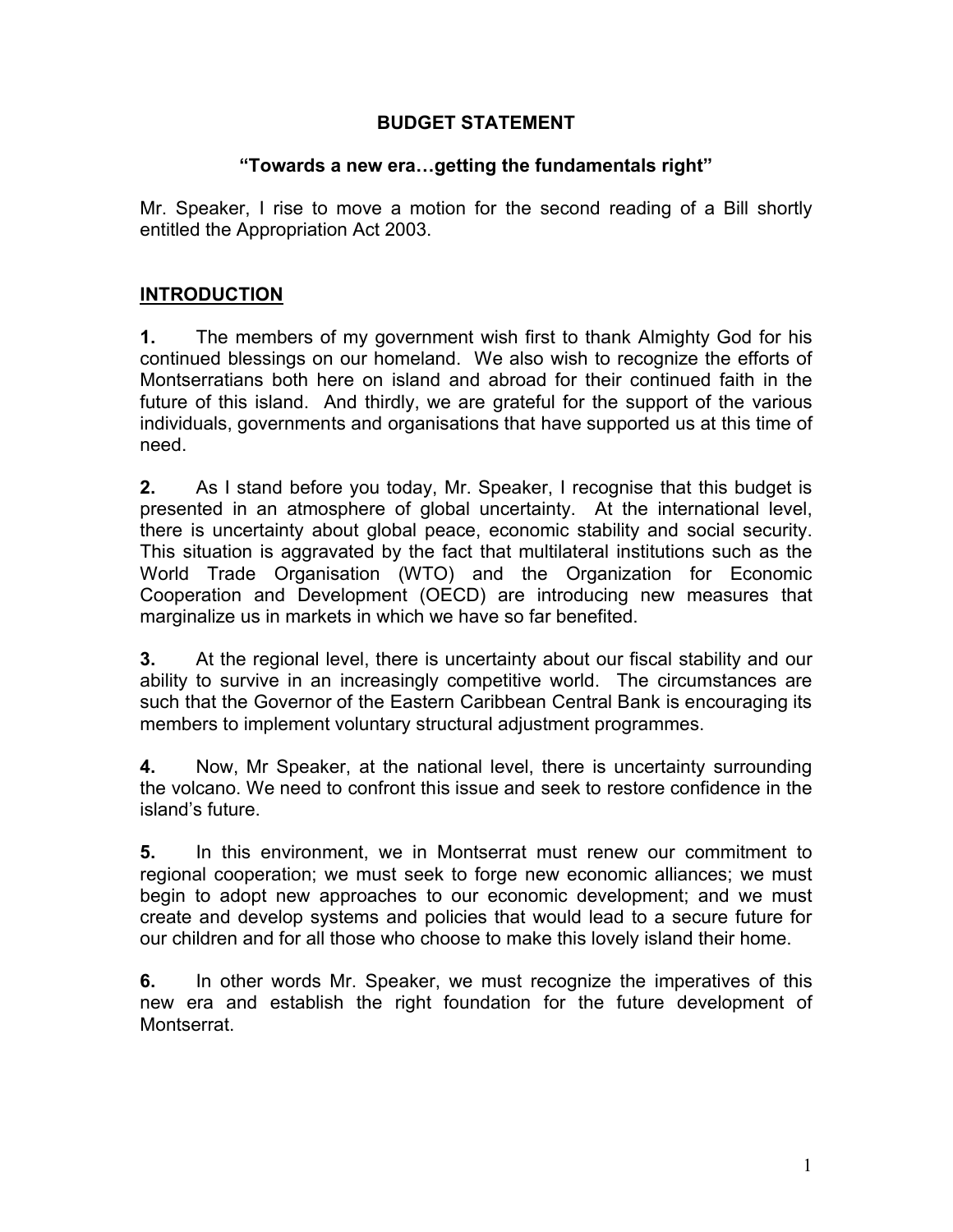#### <span id="page-2-0"></span>**ECONOMIC CONTEXT**

<span id="page-2-1"></span>**7.** Mr Speaker, it is necessary for our people to understand the economic conditions that influence our budgetary policies. Before I look at the local economy, I want to point to some more specific issues arising from the international and regional situation.

#### **International and Regional Issues**

**8.** Mr. Speaker, the global economic recovery that began in the first quarter of 2002 showed signs of weakness as the year progressed. This came mainly as a result of developments in the United States (US) economy. Growth in the global economy was estimated at 2.8% compared to 2.2% in 2001. Economic activity in the US rose by approximately 2.4% in 2002, up from 0.3% in the previous year.

**9.** Two factors impacted negatively on the US economy towards the end of the year. One was the level of unemployment; the other was concern about a possible military invasion of Iraq. Both these factors adversely affected consumer confidence. As a result, real growth in the US which had risen by 6.1% in the first quarter, slowed to a mere 0.7% in the last quarter of 2002.

**10.** There can be no doubt that this situation will have an impact on Montserrat. It makes it more challenging for us to attract foreign investment and to increase the number of tourists visiting the island. In addition, the World Trade Organisation is insisting that import duties be substantially reduced within the next few years. This is one of our main sources of revenue.

**11.** Furthermore, the Organisation for Economic Cooperation and Development and others have found a new reason to attack offshore financial services. Their efforts to curb the financing of terrorist activities would negatively affect our ability to expand the financial services industry. If we resist these changes we will either become less competitive or our access to major financial markets will decrease.

**12.** At the regional level, economic activity in CARICOM countries in 2002 was affected by the prevailing uncertainty in the international environment. This includes pressure on the operations of the international business sector in the Caribbean. However, the region was able to benefit from recovery in the agricultural sector following adverse weather conditions in 2001. There were also improvements in manufacturing and a pick-up in tourism activity in the last quarter of 2002.

**13.** In the OECS region, our countries continue to carry large fiscal deficits increasing from about EC\$10 million in 2000 to almost EC\$100 million in 2002.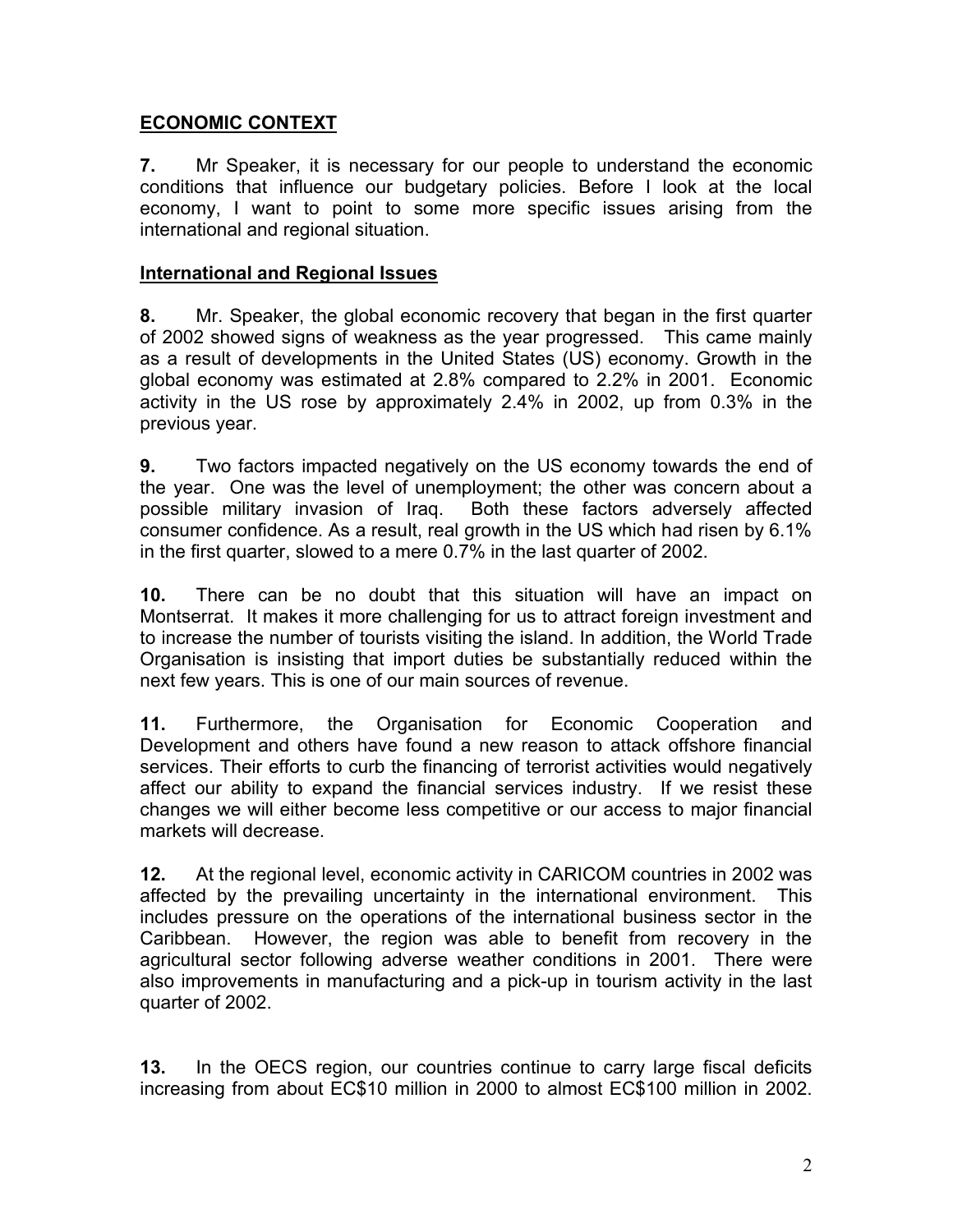As a result, the International Monetary Fund (IMF) is becoming involved in some countries.

**14.** The economic outlook for the Caribbean region is highly dependent on external conditions, including developments in the Middle East and Venezuela. The situation has already begun to affect oil prices. We have seen the impact of this on local electricity rates. The situation in the Middle East is also affecting our efforts to revive the vital tourism industry. At best, the outlook for the region is challenging.

**15.** Mr Speaker, this means that we need to see increased cooperation within the Caribbean. Success with the formation of a single market and economy would enhance trade and development. It facilitates the sharing of resources, including technical expertise. Also the Eastern Caribbean Securities Exchange (ECSE) will mobilise capital for investment throughout the region.

**16.** Montserrat stands to benefit from these initiatives but it will require a change in the way we see ourselves and the way we do business. More specifically, they would assist us in re-establishing a more viable population, in attracting the skilled workers that we need, and in making it easier for Caribbean companies and individuals to invest in our economy.

**17.** Notwithstanding, the assurance of budgetary support from the United Kingdom, we in Montserrat should not be complacent but instead must make a conscious effort to use our scarce financial resources to leverage greater economic benefits

### <span id="page-3-0"></span>**The Domestic Economy**

**18.** Mr Speaker, performance in the Montserrat economy during 2002 was encouraging. The economy continues to be driven by construction and government services and these are funded largely by external aid. It was in recognition of this that Government's efforts remained focused on increasing the rate of project implementation and on securing higher levels of funding from the United Kingdom (UK) government to finance economic recovery programmes.

# <span id="page-3-1"></span>*Output*

**19.** Preliminary data suggests that the economy grew by more than 4% in 2002. In comparison with 2001, this would be a marked improvement. In that year, there was a negative growth rate of about 3%. The main areas of growth in 2002 were Construction, Government Services, Banking and Insurance and, I am very pleased to say, Agriculture.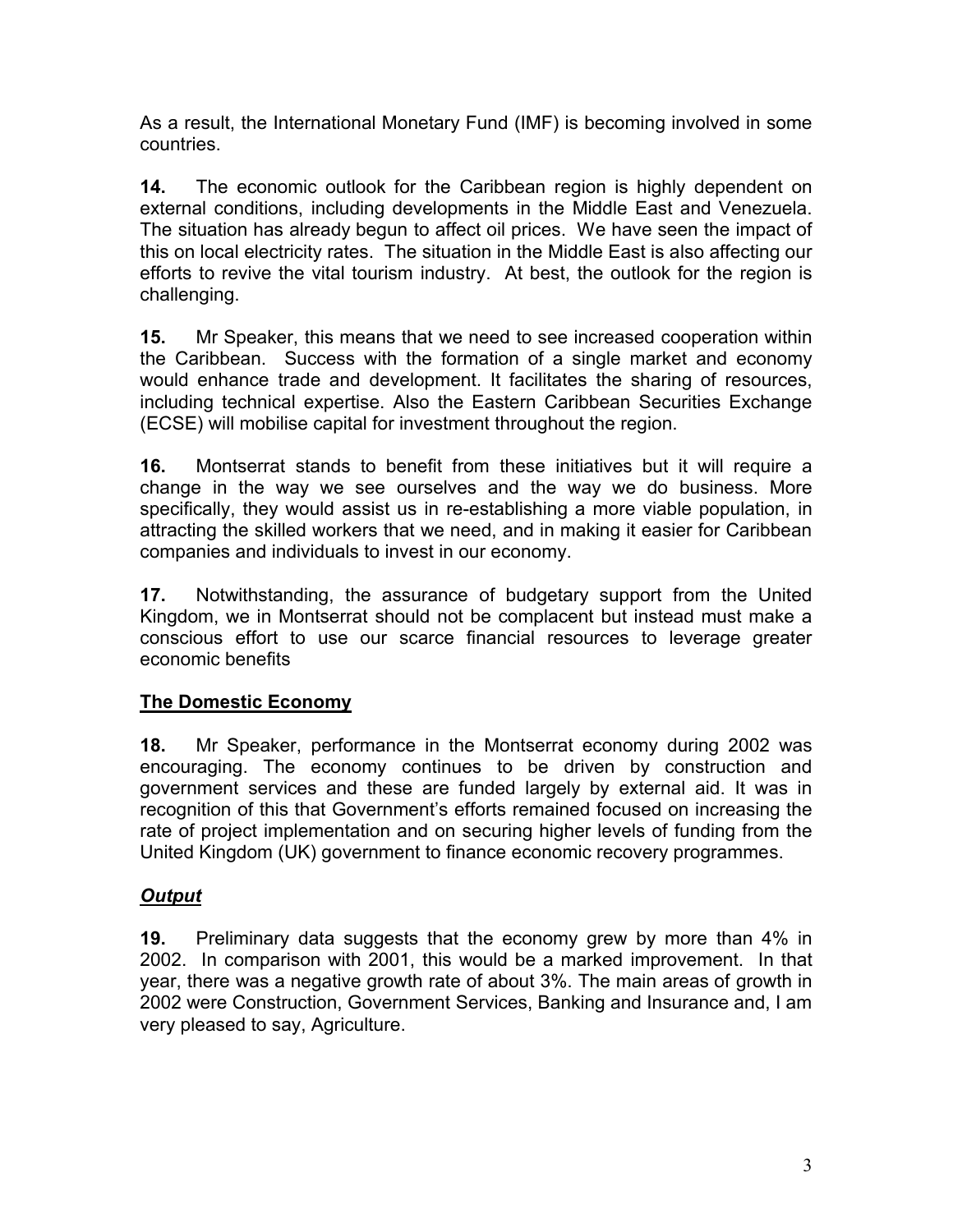## <span id="page-4-0"></span>*Prices*

**20.** During 2002 the retail price index rose by 3.5%. There were increases in the prices of Food and Non-alcoholic Beverages and in Clothing and Footwear. Government is closely monitoring movements in the international price of fuel and the resulting impact on electricity rates. We are actively seeking ways of reducing the potential impact of any further increases in fuel on the overall price level.

### <span id="page-4-1"></span>*Domestic Credit*

**21.** In 2002, liquidity at the commercial banks remained very high. Private sector lending by the commercial banks fell by 6.9% to \$22.2 million. A high proportion of the borrowing was for purchase of houses and land. Over the year, interest rates on savings and time deposits fell by 1.0 percentage point. The rate on savings is now 3%. This was influenced by the Monetary Council's decision to reduce the minimum rate on savings deposits.

**22.** Mr Speaker, I want to encourage the local lending institutions to find innovative ways to make borrowing easier especially for the purchase of property. Government continues to make substantial grants available for housing. However, many people are finding it difficult to secure the remaining funds required to complete the construction of their homes. This is partly because they find the conditions set by lending institutions to be somewhat inflexible.

### *International Trade*

**23.** The level of imports in 2002 was \$68.7 million. This represents a 30% increase over 2001. The main item of increase was fuel, particularly gasoline and LPG. The level of exports for the year was \$4 million. The trade deficit is still much too large, and further efforts need to be made to attract export-oriented businesses.

### *Construction*

**24.** In 2002, the construction sector continued to play a central role in the performance of the domestic economy. House construction in both the public and private sectors remained buoyant. Other government-funded projects contributed significantly to construction activity during 2002. These include the Montserrat Volcano Observatory, the Public Works Department workshop, the Government Headquarters Extension and the road-building programme. Construction for commercial establishments was also strong during the year.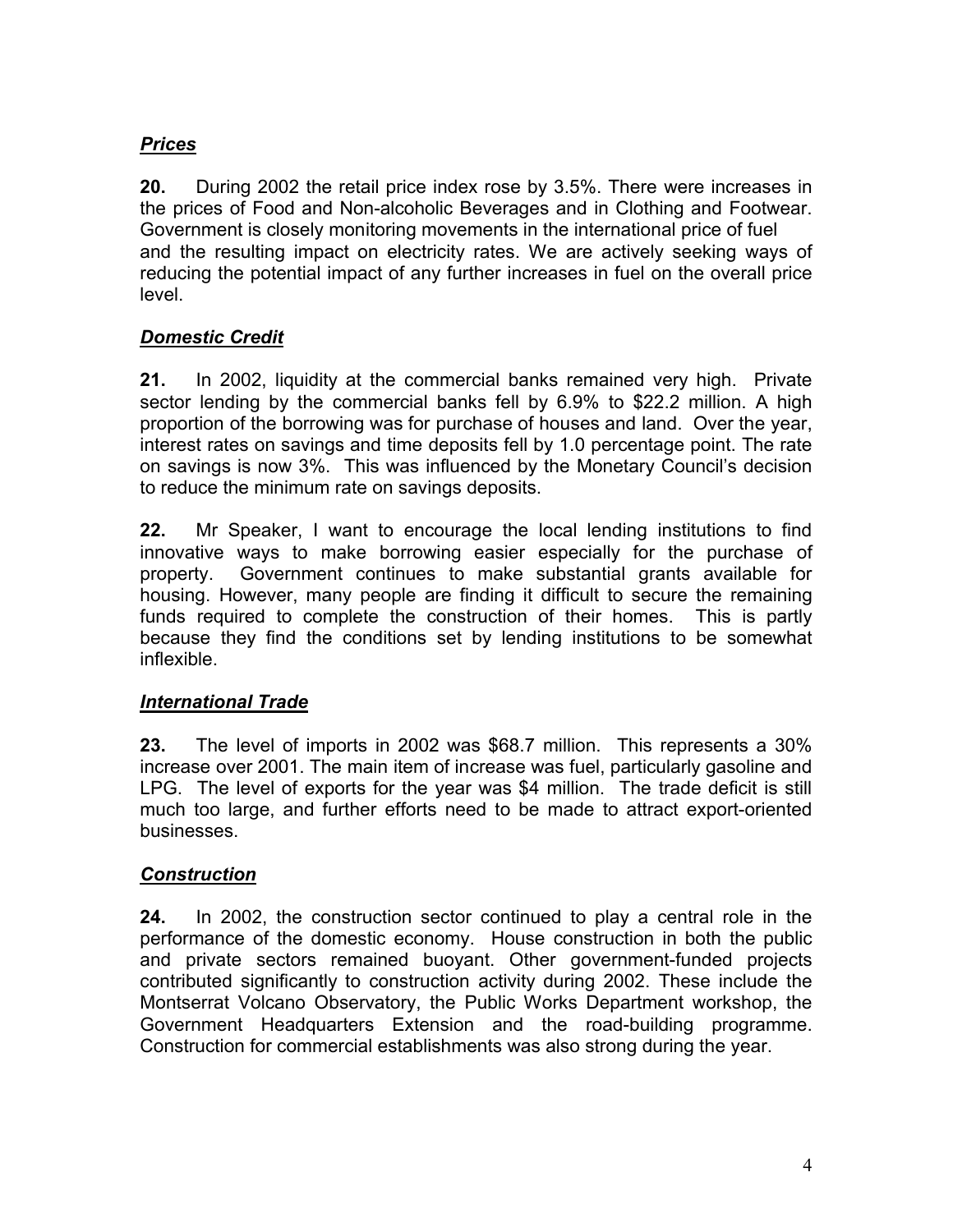**25.** Statistics from the Physical Planning Unit indicate that the number of new building starts in 2002 was ninety-two (92) at an estimated completion value of \$29 million. The corresponding figures for 2001 were seventy-one (71) and \$25 million respectively. Overall, it is estimated that the construction sector contributed 23% to GDP during last year. There is still the need to boost private sector construction as public sector projects come to an end.

# *Agriculture*

**26.** Following the long drought of 2001, Government decided to provide a number of incentives to this sector. These have resulted in a very significant increase in agricultural output. Local producers of fruit and vegetables were able to supply almost twice as much as they did during the previous year. There was also a large increase in egg production. Despite the increases, agriculture contributed only 2% to GDP in 2002. Government's efforts will aim to increase this sector's share of output during the next few years.

### *Tourism*

**27.** There was a decline in performance in the tourism sector in 2002. The extension of the exclusion zone in October to include areas of tourist accommodation led to a decrease in tourist arrivals last year in comparison to 2001. However, there are indications of resurgence in the number of day tours to the island. The start of the new airport project is an encouraging sign and this is expected to bring about a significant turnaround in the industry.

### *Prospects*

**28.** The economy is expected to grow at an annual rate of 5% over the next three years. This will be influenced largely by the airport project and its spin-offs, resurgence in tourism, and increased activity in the small business sector resulting from more flexible credit arrangements.

# **2003 BUDGET CONSIDERATIONS**

**29.** Mr. Speaker, it is against this background that my Government presents the 2003 budget and the aim of this budget is to do the following: -

- i. To lay the right foundation for future budgets by ensuring that we get the basic concepts and principles of our development right;
- ii. To develop, in collaboration with the private sector, programmes that would promote population growth including the return of Montserratians and the retention of existing residents;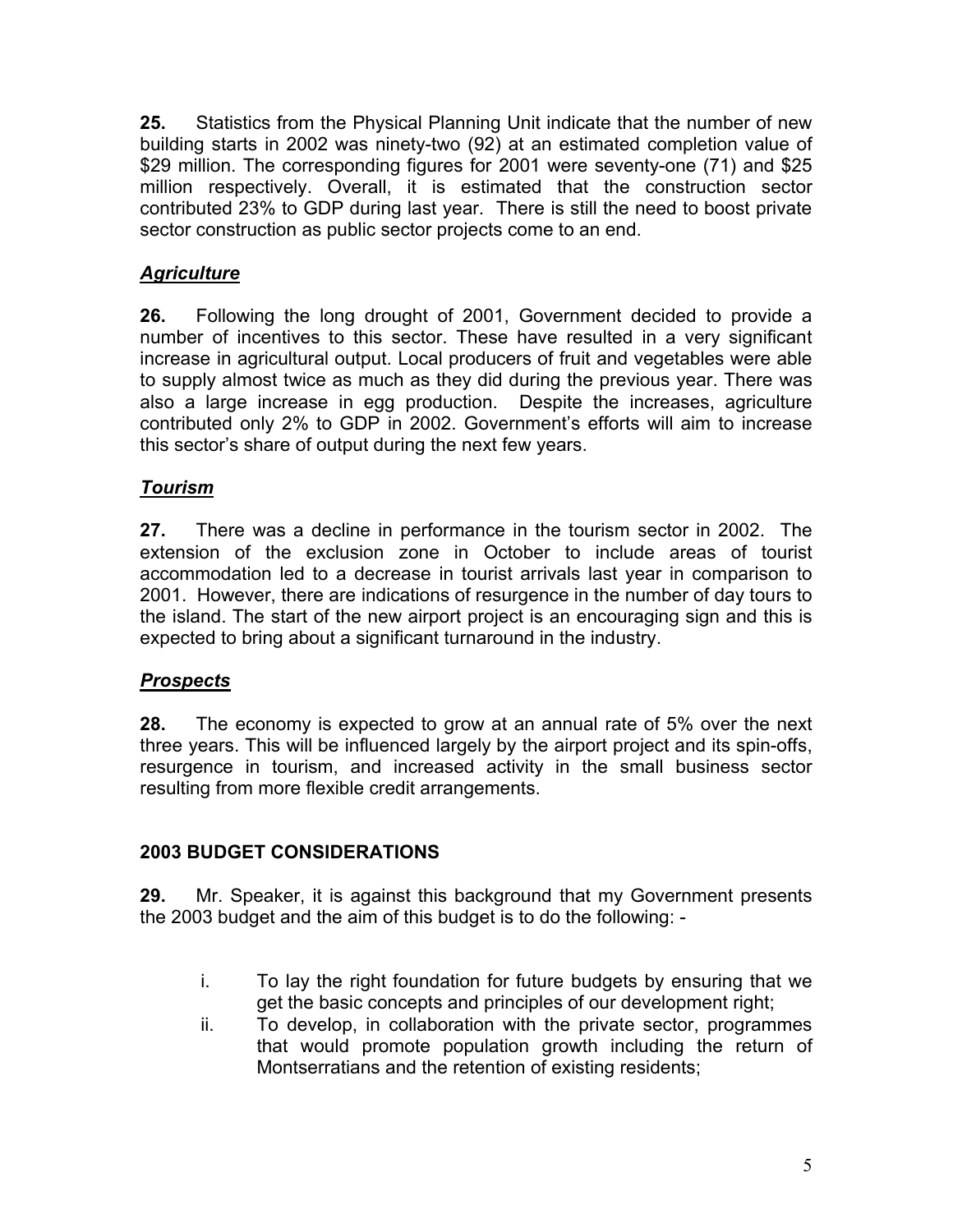- iii. To encourage economic and financial stability through programmes aimed at stimulating economic activity and growth in key sectors while reducing budgetary aid;
- iv. To promote Social Development and enhance the quality of life for all people on the island;
- v. To promote good government and governance by strengthening public administration systems and expanding the role of civil society in national decision-making.
- vi. To improve and expand external relationships to facilitate the achievement of national political and economic objectives.
- vii. To promote environmentally sustainable activities, as well as programmes that encourage prudent risk management, disaster preparedness and mitigation.

**30.** With the focus on our approved development objectives, this budget will also serve to demonstrate our shift towards a performance-oriented budget. In addition, it will demonstrate the integration of Government's fiscal policies into the overall economic recovery programme.

### **Promoting Population Growth**

**31.** Mr Speaker, one of the foremost objectives of this Government is to increase the population of Montserrat. The Chamber of Commerce in its paper, '*Towards a viable population,'* has also emphasized this as a condition for economic viability.

**32.** The current population is estimated to be just under five thousand (5,000). The current view is that we need to double that number within the next five to ten years. When we consider that the population of Montserrat up to 1996 was more than ten thousand (10,000), it is clear that this is achievable. It means we have to find ways of bringing back many of those who left during the past five years, but this will take time and a concerted effort by all.

**33.** We recognise that several factors would influence the final decision of someone who is considering settling or returning home to Montserrat. These include the availability of accommodation; adequate educational facilities for those with children; health facilities; entertainment and sporting facilities; employment; easy access to and exit from the island and the uncertainty surrounding the volcano.

**34.** Mr Speaker, these factors have been examined by this Government and rapid improvements are being made. Over the past two years, Government has implemented a number of housing programmes. These include housing for the elderly, apartment blocks and self-help housing programmes for others.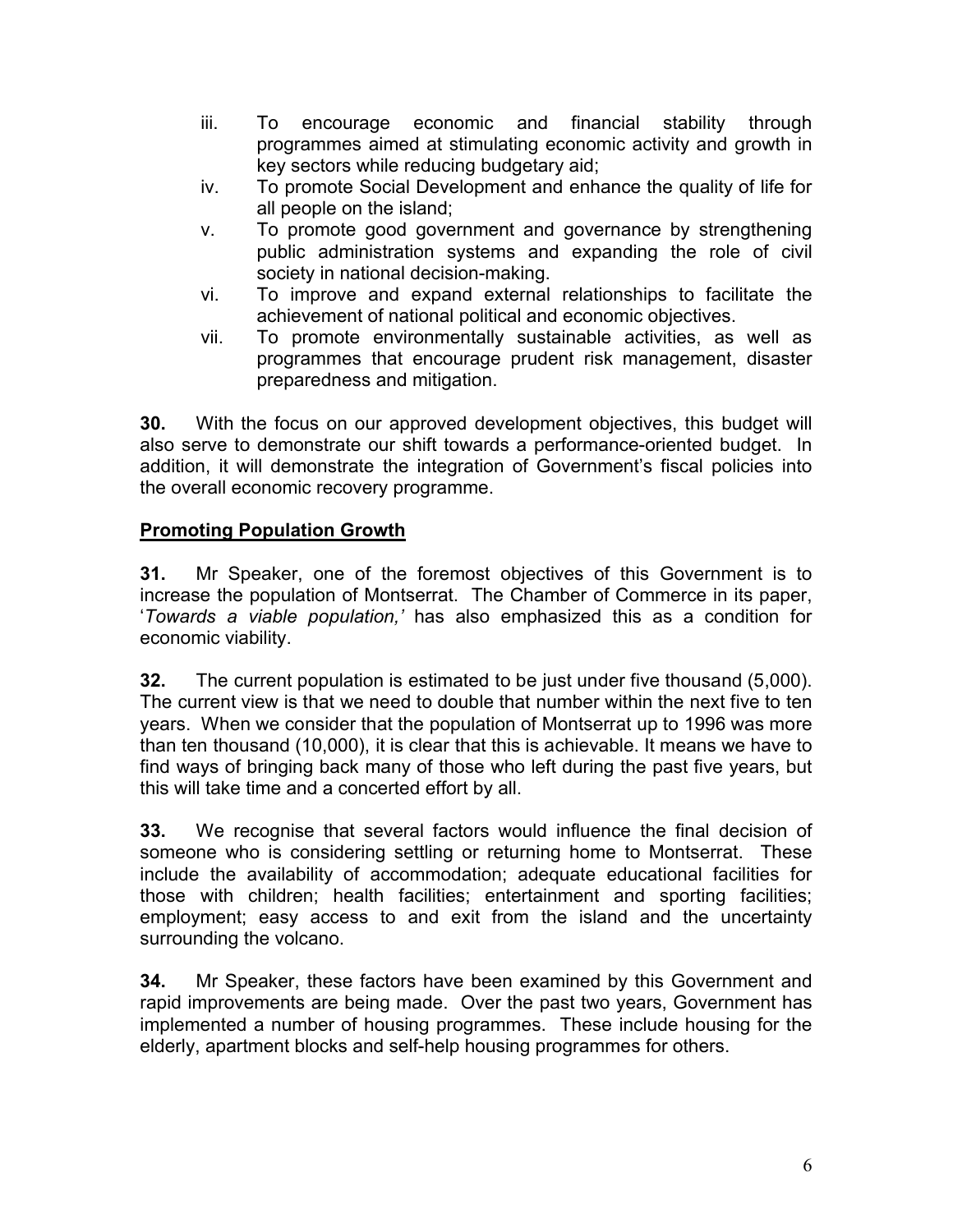**35.** Despite some difficulty, Government continues to try to acquire additional land to be made available to those who still need housing. We are also encouraging lending institutions to offer more flexible terms for home construction. The overall aim is to fulfil the needs of those living on island as well as to provide the right conditions and incentives for those wishing to return.

**36.** Educational facilities up to six form level have now been reinstated to a satisfactory level. The fact that our students are performing as well as those in neighbouring islands supports this assertion. In fact, it is as a result of the foundation they receive here that these students continue to excel when they travel to more developed countries to further their education.

**37.** I am also pleased to say that later this year we will start construction of a Community College. When completed, the overall project will cost over \$6 million. This will include construction of the facility as well as the provision of equipment and technical assistance. It would cater to those young people wishing to acquire particular technical and other skills without them having to leave the island.

**38.** Our health facilities are being developed as I speak. Within the next two months we would be commissioning our new operating theatre facilities and dental clinic. By the end of the year a new health centre will be opened in St. Peters. Clearly, we are making vital progress.

**39.** Mr Speaker, by July this year, the construction of a new cultural centre will begin. This modern facility will provide a venue for displays of culture and other art forms. This will allow people to enjoy a greater variety of entertainment.

**40.** The Montserrat Football Association must be complimented on the construction of an impressive football field at Blake's. There is still need to construct spectator stands, change rooms and other auxiliary buildings, but they have made a very useful start. It is my hope that persons who are interested in this sport would return to participate and assist in the development of this sport.

**41.** Mr Speaker, employment at this time is predominantly in construction and government services. Well-targeted programmes in key sectors are expected to increase employment in other sectors. Again, we are making sensible choices with scarce resources to obtain optimal economic results.

**42.** Construction of an airport at Gerald's has begun. The terminal building is presently under construction and the runway is expected to start by September this year. By 2004, we will have a more sustainable form of transportation to and from the island.

**43.** Mr Speaker, there is the expressed fear of the volcano and the associated risk and uncertainty surrounding the volcano. It is now accepted and well known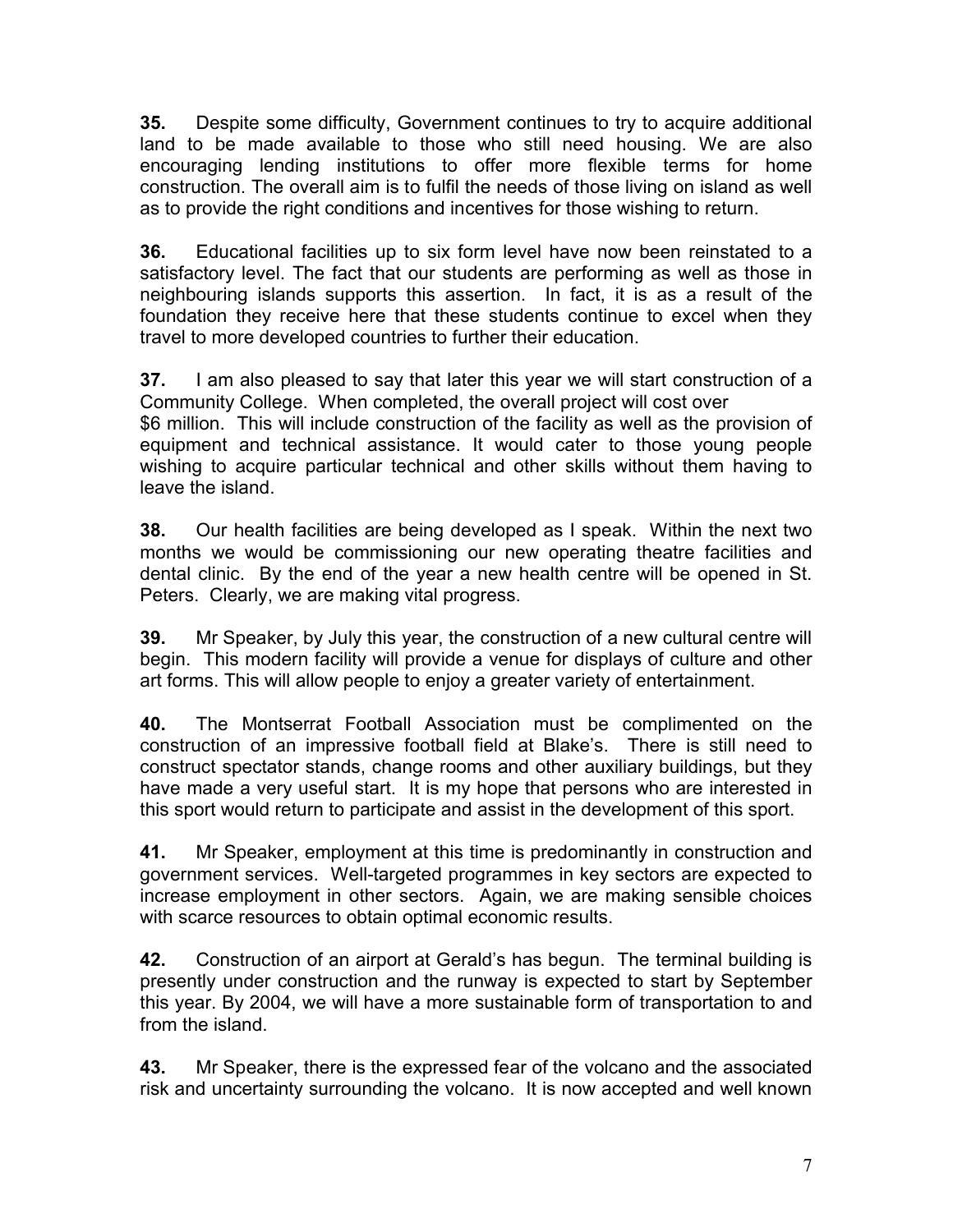that we have a world class, state of the art volcano monitoring facility with a highly qualified team of experts. The scientists have continued to stress that there is minimal risk to persons living in the northern part of the island.

**44.** Mr Speaker, my government is taking care of the fundamentals and the island is now poised to launch its comeback. We welcome those who wish to be a part of the process of shaping Montserrat's future, be they Montserratians, Caribbean citizens or citizens of any other country.

**45.** Also, it is anticipated that our recent decision to support the free movement of labour within the CARICOM region will continue to lead to an increase in the current population. We are particularly interested in those possessing skills that are required for the island to fully launch its comeback. Those who wish only to experience the pristine, peaceful and unspoilt environment we have to offer are also welcome.

**46.** But, Mr Speaker, we must focus on Montserratians and this is our first priority. A returning Montserratian at this moment is entitled to:

- i. import new and used household and personal effects to furnish his or her family residence as per the approved list and such other items that the Comptroller may deem reasonable free of customs duty, consumption tax and service tax;
- ii. import a new motor vehicle free of customs duty, consumption tax and service tax whether purchased locally or imported. This must be purchased or imported within three (3) months of arrival on island;
- iii. import tools of trade free of duty and consumption tax provided they have been in the possession of the applicant for a reasonable period.
- **47.** Notwithstanding the above:
	- i. no person or family shall benefit more than once from the benefits outlined above;
	- ii. any person or family who was accorded an exemption under this provision and returns abroad for more than 3 months shall be liable to pay all the taxes waived although in exceptional circumstances the Government may waive this requirement.

**48.** In addition to all this, the Government of Montserrat will extend the policy in 2003 to exempt from customs duty, consumption tax and service tax, on a one off basis, any equipment, furniture or specialized supplies imported by a returning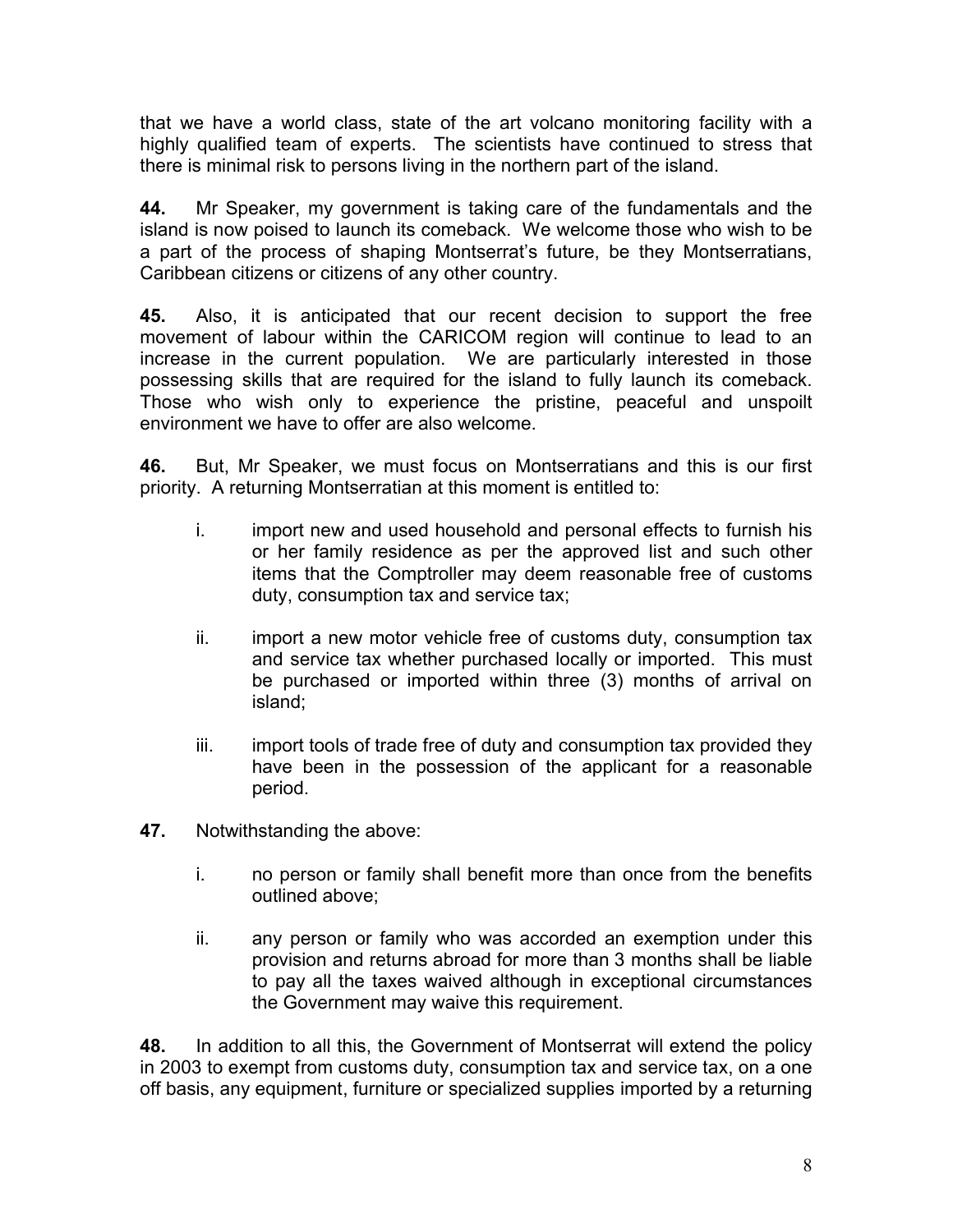Montserratian for a business that does not currently exist on island or would employ not less than five (5) persons for a period of not less than one (1) year.

**49.** My Government recognizes the need for an office to be established to coordinate all activities relating to returning Montserratians, to serve as a focal point for providing information, and ensure that returning Montserratians are received and welcomed with the least possible frustration. This office will also work with financial institutions to secure land and arrange for the construction of homes for Montserratians who are in a position to meet the mortgage payments while still living abroad. It is our intention to work through the Chamber of Commerce to achieve this objective.

**50.** Finally, Mr Speaker, further population growth is expected as we implement our tourism and foreign direct investment strategies. It is important to state that the Montserrat immigration legislation permits persons who invest substantial sums of money on island to apply for a permit of economic residence. Government intends to use this provision to attract suitable persons to the island.

# **Encouraging Economic Growth And Financial Stability**

**51.** Mr Speaker, it is the intention of this government to formulate and implement what some might describe as a stabilisation policy. I have chosen not to call it that because of certain things normally associated with that description. But we must recognise the difficult economic and financial position in which we find ourselves and do something about it.

**52.** Our plan is to adopt a number of strategies to revitalise the local economy and to improve the state of Government's finances. I will outline these in detail later, but at this point, I want to refer briefly to some of them.

**53.** Firstly, we want to complete the infrastructure needed to facilitate a greater level of private sector activity. We shall provide as much assistance as possible to help the local private sector re-establish itself. We shall also increase our involvement in the promotion of foreign investment. The private sector must assume its position as the engine of growth for this economy.

**54.** Secondly, we will consider privatising a number of government activities. Again, the idea is to encourage the private sector to become more involved in the economy and to increase the efficiency of government. We shall ensure that those government workers currently engaged in these activities have the opportunity to become involved in the ownership and operation of these businesses.

**55.** Also, we want to target resources into key sectors such as tourism that can generate economic activity and thereby create employment. It is imperative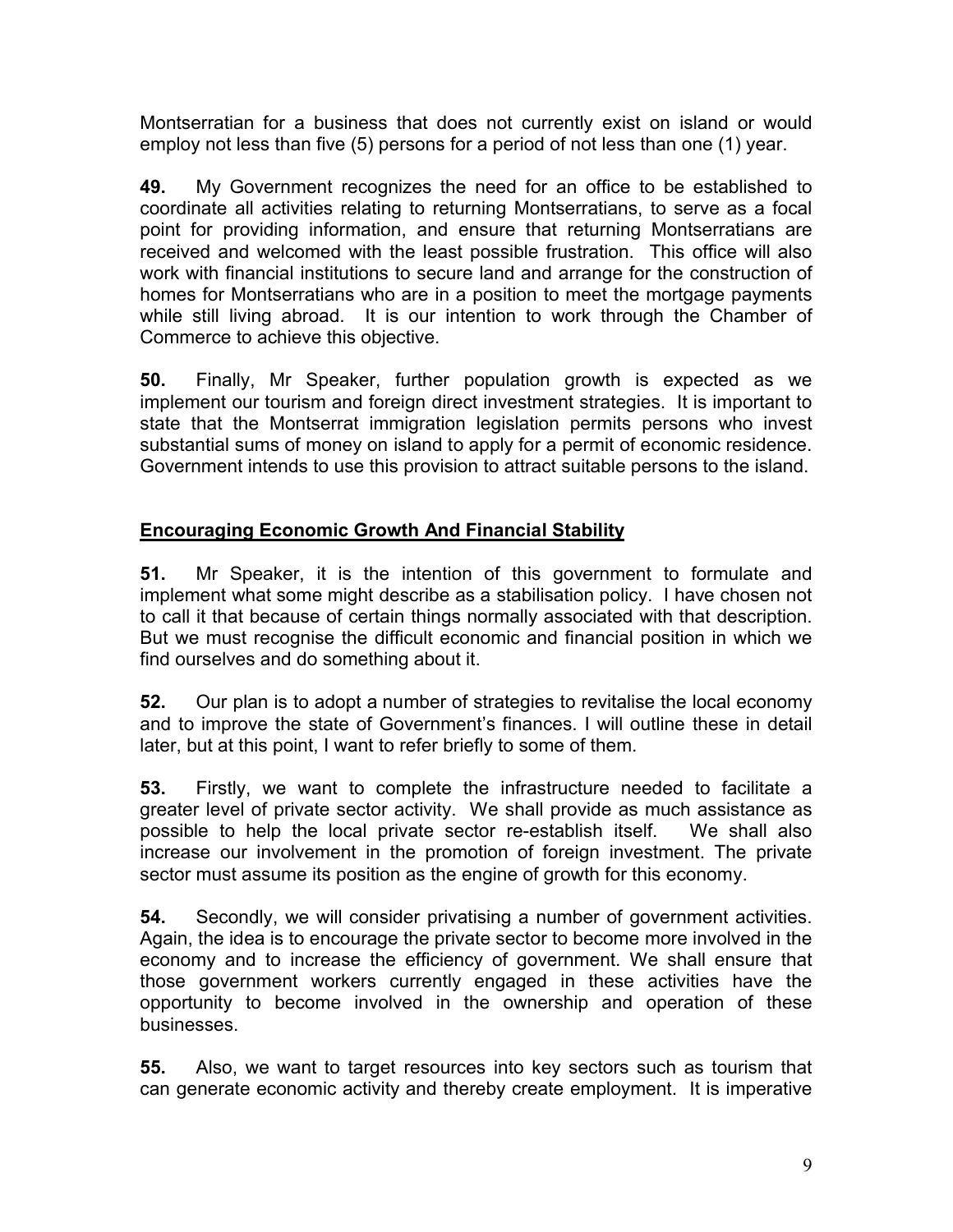too, for us to reduce the leakages from the economy without necessarily creating barriers to trade.

**56.** We must reform and improve the efficiency and effectiveness of the revenue agencies such as Inland Revenue, Customs and the Treasury. Much work has been done and more work is planned in this area over the next two years. This would ensure that we are efficient in the collection of revenue generated from increased economic activity. Already, we have begun to review our budget monitoring systems with a view to meeting revenue and expenditure targets. I believe this approach would reduce transaction costs and create the kind of fiscal stability that would enhance investor confidence and economic growth.

**57.** Mr Speaker, it is with these approaches in mind that I turn now to look at some of the specific activities planned for this fiscal year.

# *Airport*

**58.** Mr Speaker, the airport at Gerald's is a major infrastructure project. Most of us now agree that we need an airport facility to enhance our tourism product and to increase tourism activity. We also need reliable, safe and efficient air transportation to encourage business investment in Montserrat.

**59.** I am pleased to report that the contract for construction of the terminal building has been signed and work has actually started already. By the end of the year the new terminal building would have been completed. Furthermore, tenders for construction of the runway will be received by May and actual work will start by September this year.

**60.** But we are not just concerned with building an airstrip and a terminal building. Since we want to attract international investors and tourists we must ensure that the entire facility meets international standards. These include standards for fire fighting, security, air-traffic control and airport management. New employment would be created for support staff at the airport and they will also be trained to international standards.

**61.** During construction, many jobs will become available. Owners of trucks and heavy equipment will benefit. At least one new quarry operation will open to supply aggregate to the project. These and all the other direct benefits will lead to more spending in the economy. Total expenditure is expected to be as high as \$42.6 million with a possible EC\$17 million being spent this year alone. It is the single largest investment in Montserrat in the past ten years. I am proud to say that my government has finally made it a reality.

**62.** Mr. Speaker, permit me to make one further point. As we all know, last year we had to include the subsidy for the ferry and helicopter services in the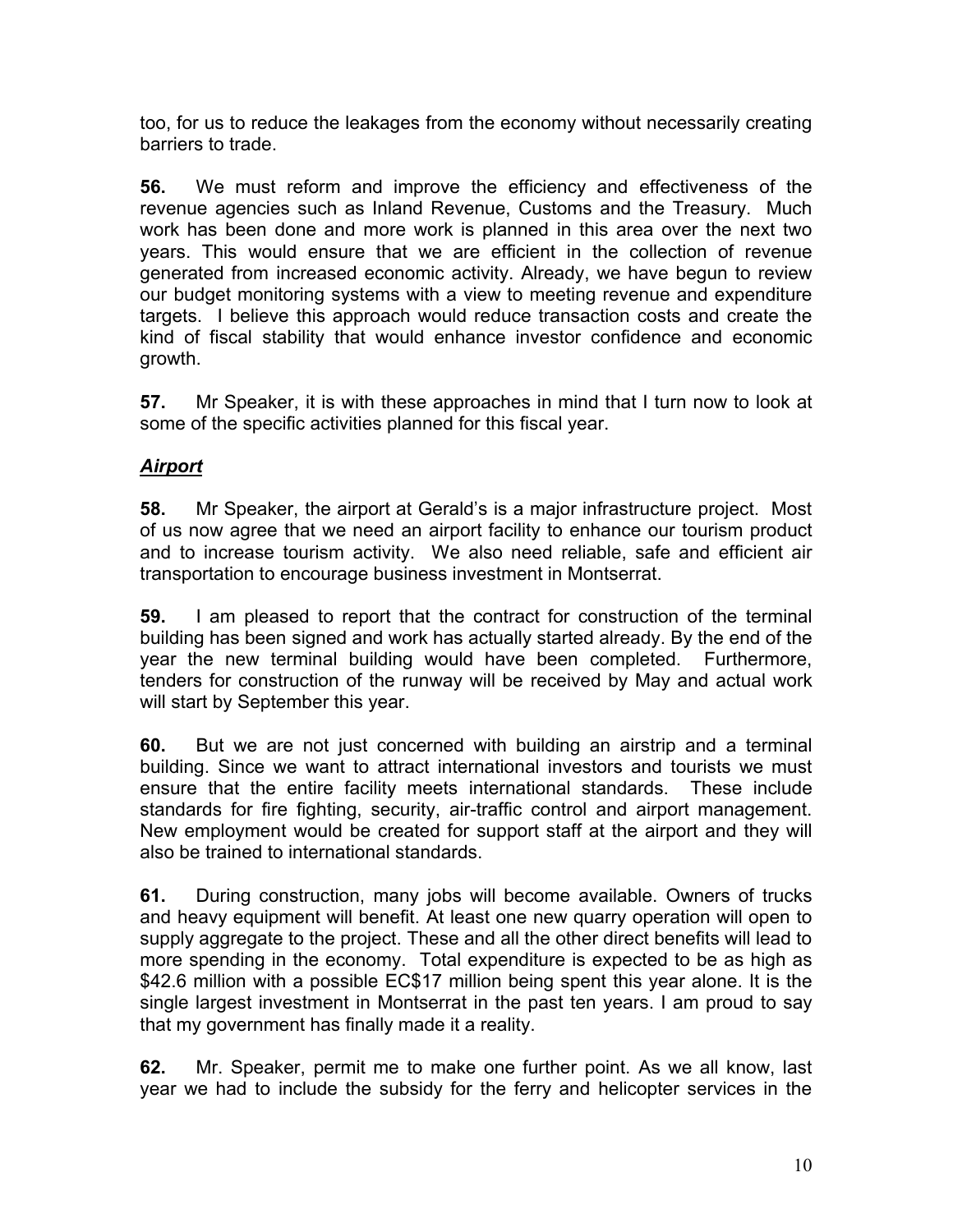recurrent budget for the first time. The total cost of providing these services is almost \$12 million. The subsidy is included in this year's budget is estimated to be about \$8 million. My government looks forward to the completion of the airport when this \$8 million can be reprogrammed to other critical projects.

# *Sea Port*

**63.** Mr Speaker, the importance of the seaport to economic recovery cannot be over emphasized. If we are to see increased economic development, we must continue to improve and expand this facility. Improvements are needed to accommodate more ships and a larger throughput of cargo. Since we are promoting tourism, it must also provide for the security and comfort of a larger number of passengers.

**64.** The level of activity that we are seeing at the port justifies such improvements. For example, in 2002 there was an increase of 5% in containerised cargo in comparison to 2001. There were also increases in the volume of other items handled last year – lumber increased by 80% and cement by 13%. There is a general upward trend and this is forecast to continue.

**65.** A new warehouse is now under construction and its completion would significantly increase the level of efficiency at the port. The building will provide much needed storage as well as office space for customs and port officials.

**66.** In addition, sea defences are being established for the protection of the port. A ramp for use by the fishermen will also be constructed. This would greatly assist the fishermen in their daily operations. When completed the overall project will cost over \$6 million.

**67.** Additional funds for improvements on the marine side are needed. This will include further work on the jetty and possibly a breakwater as well. Together with the Port Authority, Government will be taking a close look at available options for financing.

### *Road Networks*

**68.** Mr Speaker, the upgrading of the road system remains an important aspect of public expenditure. During 2002, Government spent approximately \$1.7 million on the general maintenance of the road system including drain cleaning, verge cutting, minor patching, resealing and repairs.

**69.** One of the main projects started in 2002 that will continue in 2003 is the improvement of the road from St John's to Gerald's. One of the main components of the project is the redesigning of the junction next to the Hospital. The improvements will allow easier access and reduce risks to other road users. It is also Government's intention to improve the road in Drummonds.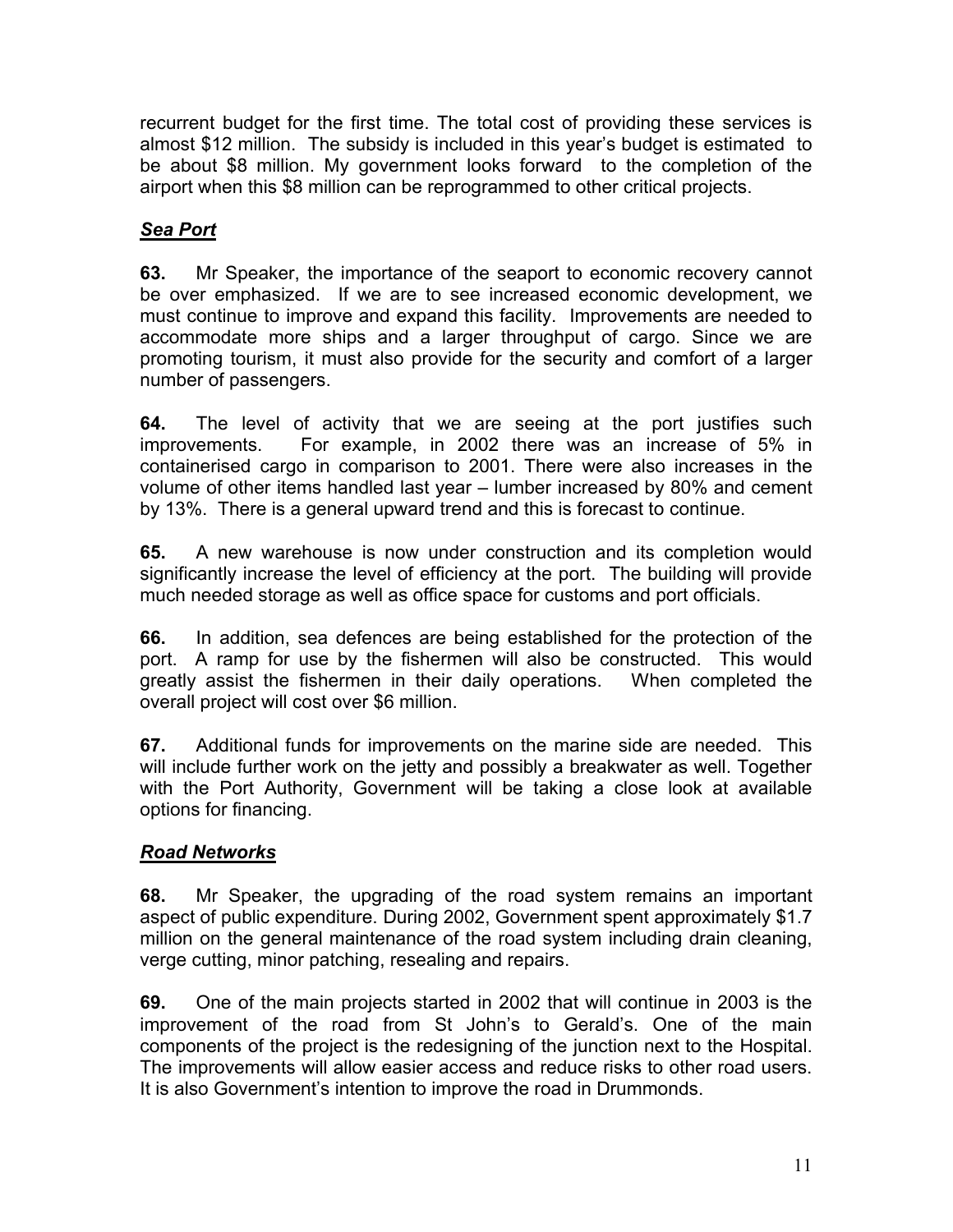**70.** The rehabilitation of the road from Forgathy to Salem is also continuing. The work being undertaken this year includes the resurfacing and widening of the road in the area of the culvert north of the St. Augustine School. When all the road works are completed on this stretch of road we would have spent over \$2 million.

#### *Water and Power*

**71.** Mr Speaker, Government's aim with respect to the supply of these essential services is three-fold. Firstly, all households must have adequate and reliable access to utilities at an affordable price. Secondly, the supply to commercial enterprises should be adequate, reliable and reasonably priced in order to facilitate private sector investment and development. Thirdly, the agencies that supply these services must operate more efficiently, they must provide for private sector participation and government subsidies must be reduced.

**72.** There are still some communities that are without the quality of water supply that they should have. These include sections of Mars Hill, Cudjoe Head, Forgathy and St John's. The difficulties experienced relate to inadequate storage, undersized mains and low water pressure. It is our intention to continue negotiating with DFID for funding of the Water III project, a project which is designed to relieve some of these problems.

**73.** Let us now turn our attention to the provision of electricity. Efficient, reliable and cost effective electricity generation is essential to the overall development of Montserrat. Urgent funding is needed for this purpose. Under the present aid framework there is little scope for allocating UK grant funding for the development of a new power generating plant. This being the case, my government intends seek a guarantee from Her Majesty's Government (HMG) to obtain a loan for this project. We believe that Montserrat would be able to access up to US\$4 million from the Caribbean Development Bank (CDB) for selffinancing projects. Mr Speaker, while this Government is wary with borrowing at this time, we recognize that the provision of this infrastructure is critical and it is a project that can pay for itself.

**74.** One of the important factors affecting the supply of electricity is the price of fuel. This has an impact on the price of electricity to the consumer. Government intends to review this situation and to examine possible ways of delivering this product at reasonable rates.

**75.** In 2002, Government took the decision that the two utility companies will be restructured. As a result of this decision, a management company - Montserrat Utilities Limited (MUL) - was established. A Management Board was also put in place. Government intends to accelerate the pace of this restructuring exercise this year.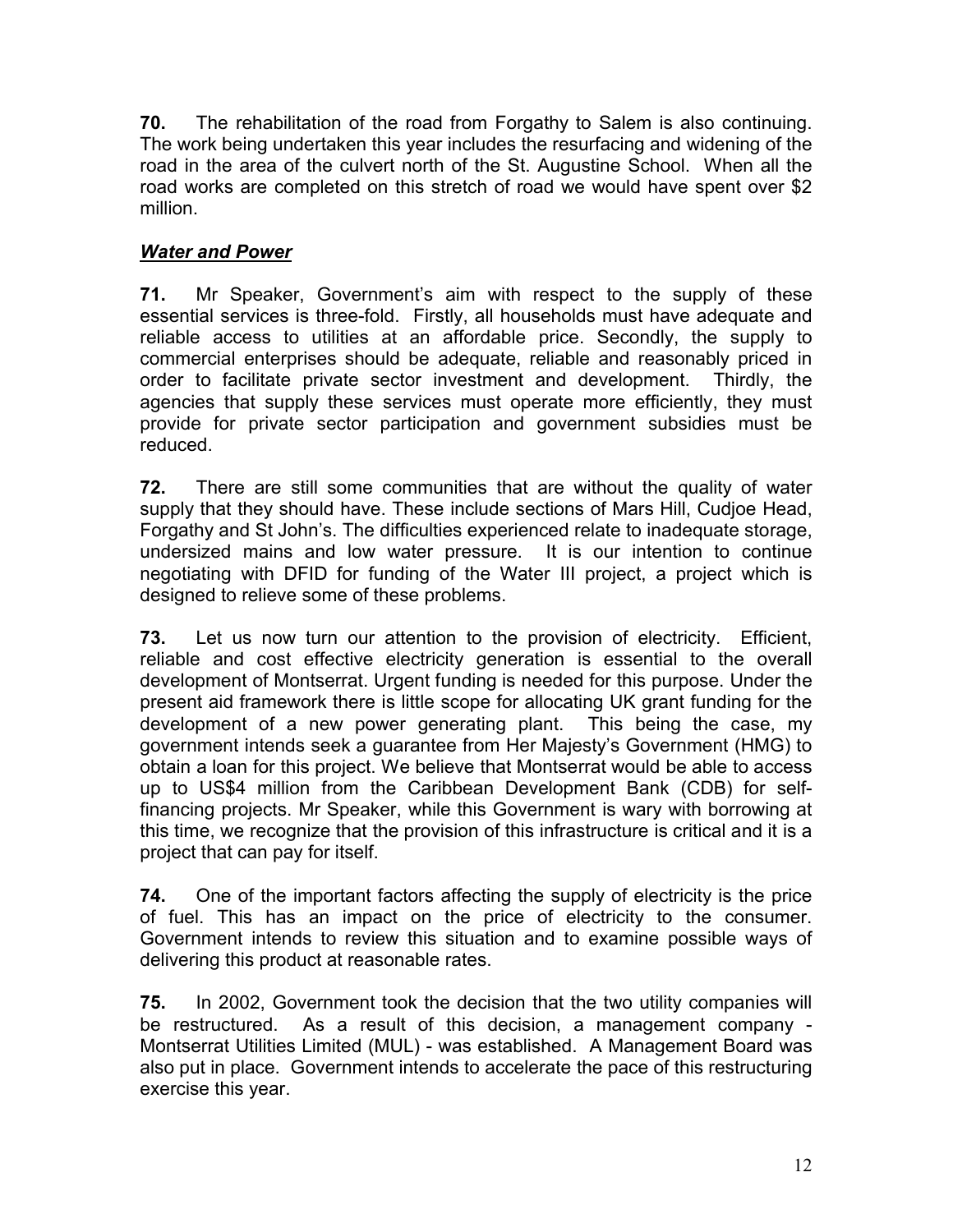### *Agriculture*

**76.** Mr Speaker, this is one sector on which Government has to place more emphasis. Montserrat is spending too much money on importing food that can be grown on island. This is money that can and should be spent here instead of some other country.

**77.** The drought in 2001 seriously affected production, but I am happy to report improvements in 2002. Our farmers produced 157,000 pounds of fruit and vegetables compared to a mere 87,000 pounds in 2001. Some of the main items were cucumber, carrots, onions, cabbage, sweet peppers, tomatoes, potatoes and onions.

**78.** The Department of Agriculture must be commended for its efforts. It was able to implement an irrigation project under which five irrigation dams were built at a cost of \$330,000. This will provide farmers with up to 800,000 gallons of water. In addition, sixty persons engaged in backyard gardening were provided with irrigation tanks. This is a project that will continue during this fiscal year. It is an important project especially in light of the drought conditions, which affected farmers so badly in 2001.

**79.** Another very useful activity is the Extension project, which provided training, advice and other assistance to farmers. Some farmers have actually been sent overseas for training so that they could return home and assist others. The department is identifying and training prospective farmers and arranging to get them involved in production. This is a very important strategy and will continue during the course of this year. Overall, this project is estimated to cost \$500,000.

**80.** During last year also, government assistance was provided to egg producers. This came in the form of an Egg Promotion and Marketing Project. As a result of this project, egg production in 2002 jumped to 50,000 dozens. This compares with 13,000 in 2001. This is clearly one area in which we have been able to reduce imports and egg producers need to be given all the encouragement and assistance possible.

**81.** Mr Speaker, Government remains committed to the building of a public market in the Little Bay area. Design work has already started. This will be a facility to accommodate farmers, fishermen, meat producers and others. The project is estimated to cost \$1.5 million, and it is anticipated that it will commence by the end of 2003.

**82.** With agriculture production increasing, the next step would be to establish an agro-processing unit on island. This would increase the year round availability of agricultural produce and would represent another future business opportunity. The ministry will initiate discussions on the best way to take this project forward.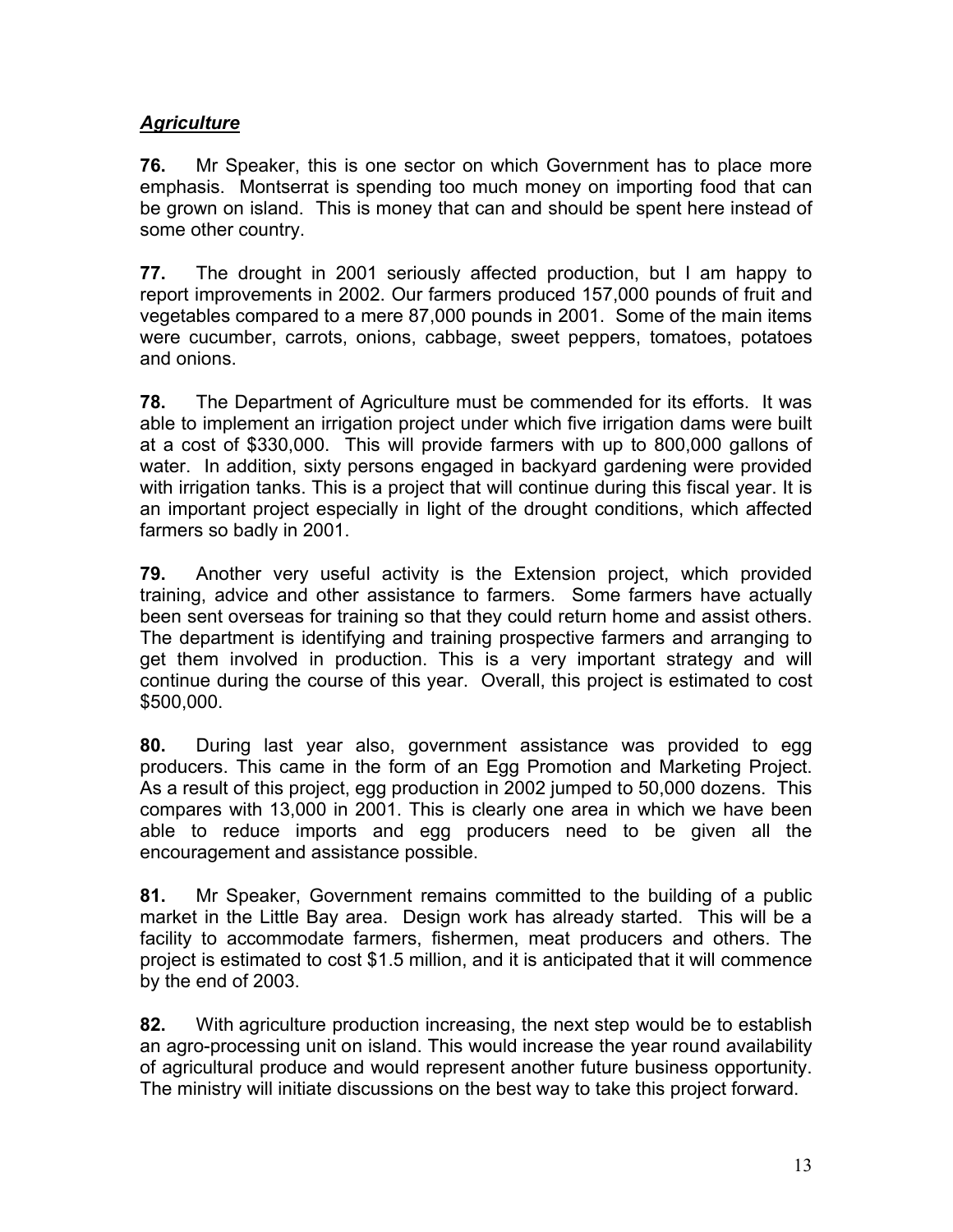#### *Tourism*

**83.** Mr Speaker, the process of stabilization and growth will depend on our success in redeveloping the tourism sector. Government's economic strategy views tourism as becoming a lead sector in the economy over the next few years.

**84.** By the end of November 2002, Montserrat had recorded a total of 12,400 visitor arrivals. This is a 10 per cent decrease on the 13,700 recorded for the same period in 2001. This is largely attributable to the extension of the Volcano Exclusion Zone, which made many villas and the Vue Pointe Hotel unavailable.

**85.** Nevertheless, one of the most encouraging signs is the number of tourists coming by boat on day tours from Antigua. Up to November last year, the number had reached 4,300 – a figure similar to that for the same period in 2001. This has now become an established feature of Montserrat tourism and we must begin to develop the package into a well-organised one.

**86.** We have just received the National Tourism Strategy and Plan captioned '*Repositioning Montserrat's Tourism Sector'.* The consultancy is being funded by the government of the Republic of Ireland at a cost of \$445,000. The results of this will provide a framework for redefining our tourism product.

**87.** Using this Strategy and Plan as a guide, we will focus on product development and diversification during the coming year. Potential nature trails and heritage sites around the island will be improved and made more accessible. These include the Trail Network, which will encompass The Cot, Duck Pond, Runaway Ghaut, Centre Hills and Silver Hills. A trail map is being developed to assist hikers in getting the best out of their hikes and utilizing the network more extensively. A viewing platform is also being constructed at Jack Boy Hill to facilitate viewing of the volcano. Overall expenditure on the Tourism Development Programme is estimated at \$615,000 for this year but will have to be increased to reflect the estimated amount for the tourism repositioning strategy now under review.

**88.** This Government stands ready to support any reasonable proposal contained in the report.

**89.** Mr Speaker, during 2003 Government will be exploring the possibility of attracting UK and other European pensioners to invest in the building of vacation homes in Montserrat. This matter will be discussed with the Foreign and Commonwealth Office and Her Majesty's Treasury to see what incentives may be provided to pensioners willing to invest in such a scheme. Success with this idea would increase the number of accommodation facilities on island and lead to an increase in the number of tourists visiting the island.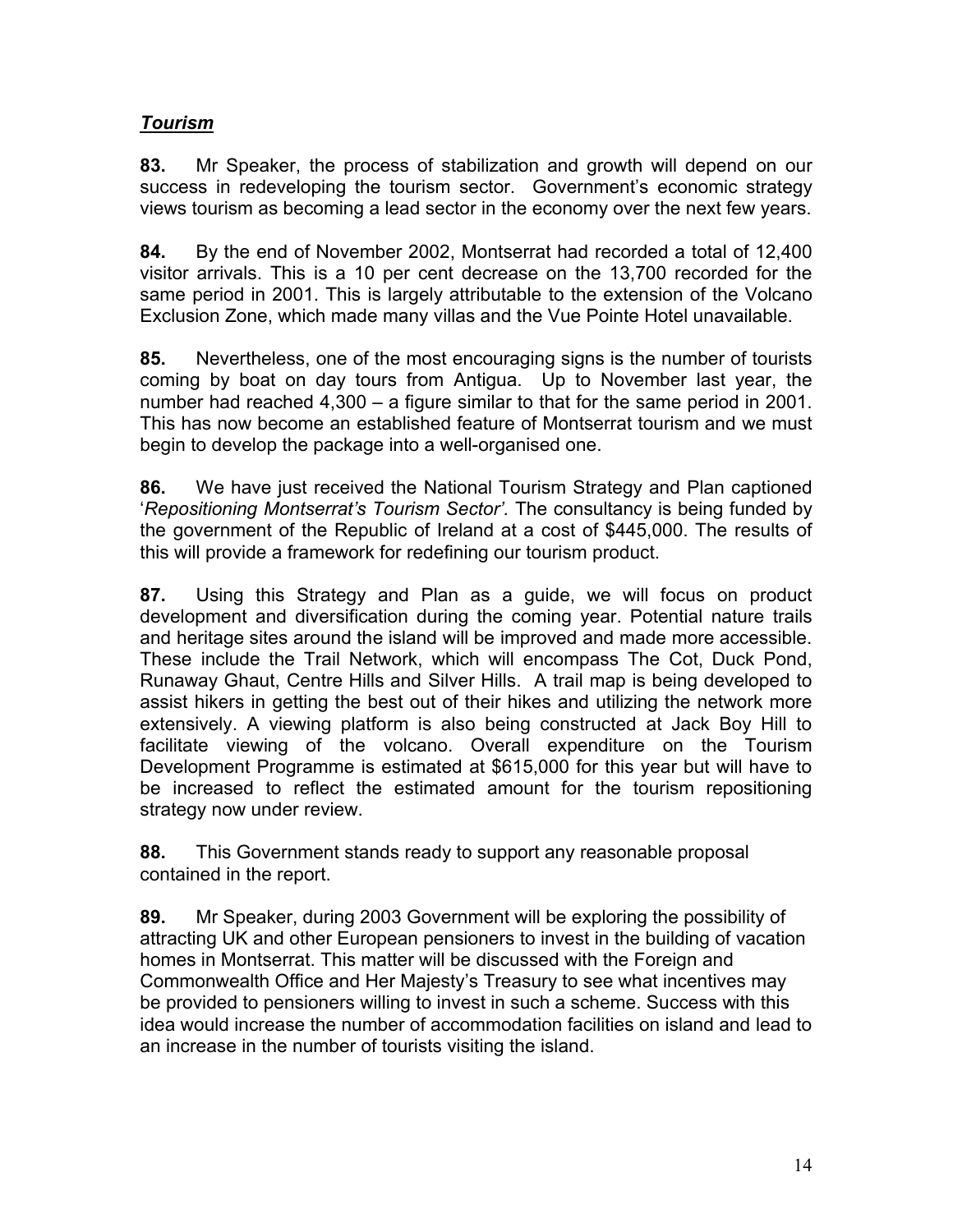**90.** Another area of growing interest is cruise tourism, including yachting. This is an area with potential and Government will ensure that basic yachting and cruise ship facilities are included in the sea-side development of the Little Bay port facilities.

**91.** Further, the operation of an airport facility means that whereas currently visitors are unable to book flights directly to Montserrat, after the airport is built they will be able to book their flights to Montserrat from major cities around the world. This would assist in our drive to promote tourism.

**92.** Government will continue to encourage investment in tourist accommodation such as small guesthouses and hotels. We also recognise the need for new training and retraining in the industry.

**93.** The successful promotion of Montserrat as a tourist destination is perhaps the biggest challenge. Through the kind auspices of the Caribbean Development Bank, a grant was made available to the Caribbean Tourism Organization (CTO) so that Montserrat could participate in a television advertising campaign currently being run in the United States.

**94.** We will need to allocate more resources to promotion and marketing activities in order to ensure that positive and accurate information is disseminated in the marketplace.

**95.** Government remains convinced that tourism could become a major industry again. Prior to the volcanic eruptions, tourism contributed up to 25% of GDP with visitors spending up to \$54 million annually. Montserrat played host to as many as 21,000 tourists a year. With this level of potential, the redevelopment of tourism is crucial to the economic development of Montserrat.

### *Trade, Industry And Commerce*

**96.** Mr Speaker, during the past year, Government has been working very closely with the Chamber of Commerce and Industry and other private sector interests. Our aim is to get the private sector more fully involved in the economic development of the island.

**97.** During the year Government will implement Phase II of the Support to Private Sector Development Consultancy. The overall goal of the project is to generate economic growth through increased private sector activity. The aim is also to reduce reliance on imported goods, to increase Government's tax base, increase employment opportunities and stimulate domestic and foreign private investment.

**98.** The project will create two funds – a Challenge Fund and a Development Fund. The Challenge Fund will provide small grants and interest free loans to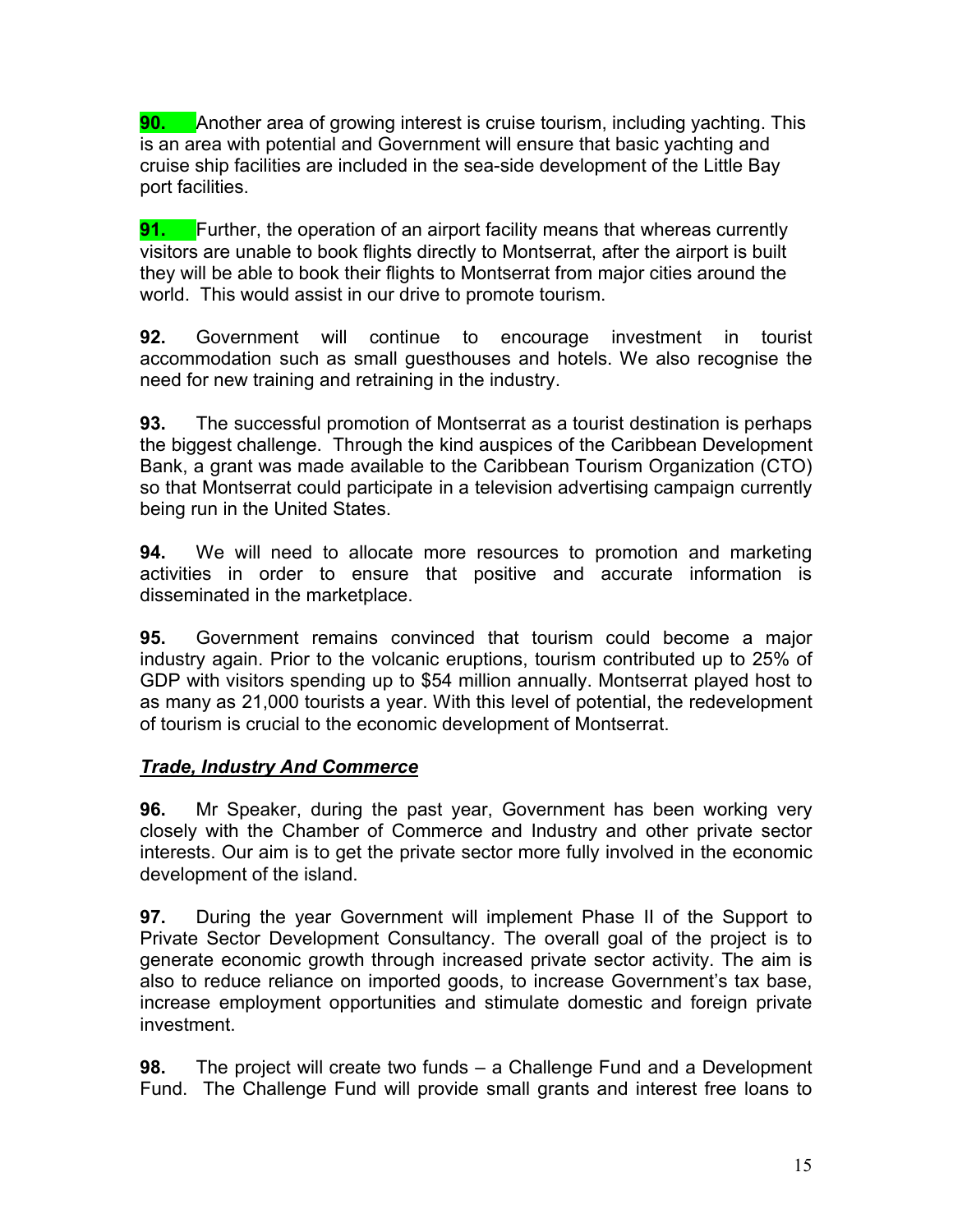clients wishing to start a micro business. The Development Fund will make limited funding available to established businesses that wish to expand.

**99.** In addition, the project will provide support to institutions such as the Chamber of Commerce and the National Development Foundation. It will formulate strategies for promoting and attracting investment and will target particular sectors of the economy for development. The total project cost is expected to be about \$3.5 million.

**100.** With the assistance of Government, the Chamber of Commerce and Industry has also started the Montserrat First project. This project utilizes the expertise of a UK based consultant. It will seek to develop ties between local and foreign-based investors as a means of creating investment opportunities on Montserrat. A Memorandum of Understanding was signed in December 2002 between the London Chamber of Commerce and the local chamber to formally establish the project.

**101.** It was as a result of this that a joint public and private sector promotional trip to Denver in the United Sates was undertaken in February this year. As a result, business links are being established with the Denver City Council and the Denver Chamber of Commerce. Furthermore, a trade mission from the United Kingdom will be undertaken to Montserrat in May this year. These and similar ventures are expected to lead to an increase in inward investment.

**102.** The lack of factory shell space has up to now hindered government's ability to adequately promote and expand the industrial and manufacturing sector. A few factory shells would significantly enhance our efforts in this area. Initially this will be achieved by restoring the vacated emergency shelters at Brades into small industrial units.

**103.** Government has agreed an overall master plan for the development of Little Bay. It is anticipated that this area will be developed mainly as a tourist and entertainment area. There will be civic and commercial buildings along with middle and high-income housing. In an effort to facilitate private sector development, government is willing to allocate lands at Little Bay for investment. These allocations will be based on private sector led proposals (including concepts and drawings) given that government's finances are limited.

**104.** Work is also on the way in subdividing lands at Look Out for commercial enterprise.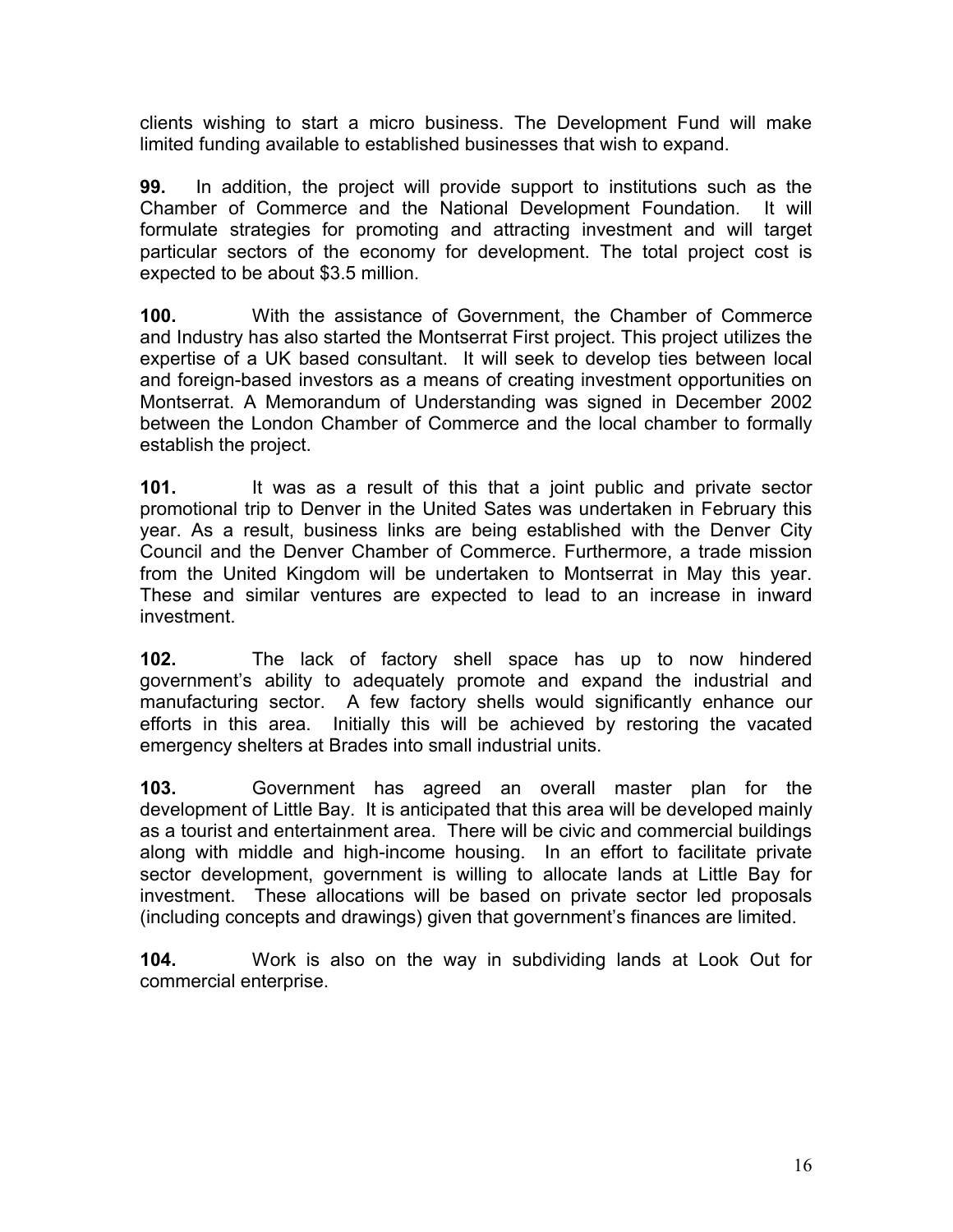#### **Promoting Social Development**

#### *Social Policy*

**105.** The principles on which our social policies are based can be defined as providing access to the basic necessities of life that is, housing, education, health, welfare services; reducing marginalization and social exclusion; promoting social justice and equity; promoting the empowerment of our people and ensuring that an appropriate balance is maintained between social expenditures and expenditures on economic development.

**106.** Government's commitment to these principles is unwavering. This is evidenced by the \$4.9 million from the recurrent budget and \$4.4 million from the development budget allocated for education. Government intents over the next two years to focus on the development of post-secondary education through the construction and operation of a Community College and expansion of the library services.

**107.** Mr Speaker, expenditures on health and community development services include \$10.5 million from the recurrent budget and \$5.1 million from the development budget. These are aimed at expanding health services at the hospital and district level. A further \$10 million is budgeted for public assisted housing.

**108.** This means Mr. Speaker that a total of approximately \$35 million has been allocated to social infrastructure and programmes. Therefore my Government is committing 26% of the total budget to social development and welfare programmes.

### *Housing*

**109.** Housing still remains one of Government's priority areas, and we have therefore allocated approximately \$26 million to be spent over the next 3 years as part of our Comprehensive Housing Strategy. The amount of \$14 million has been made available under the Serviced Lots Development, the Materials Grant and the Direct Build Housing scheme funded by DFID. A further \$12 million has been directed towards the servicing of thirty-three (33) lots and the construction of direct build houses on all of these lots. The funding is being provided by the European Union.

**110.** As part of Government's plans to construct an Airport at Gerald's Park, it was necessary to find immediate housing solutions for the forty-five (45) households to be affected. To date, twenty-four (24) households have been relocated, and an additional seven (7) have been given Materials Grants. The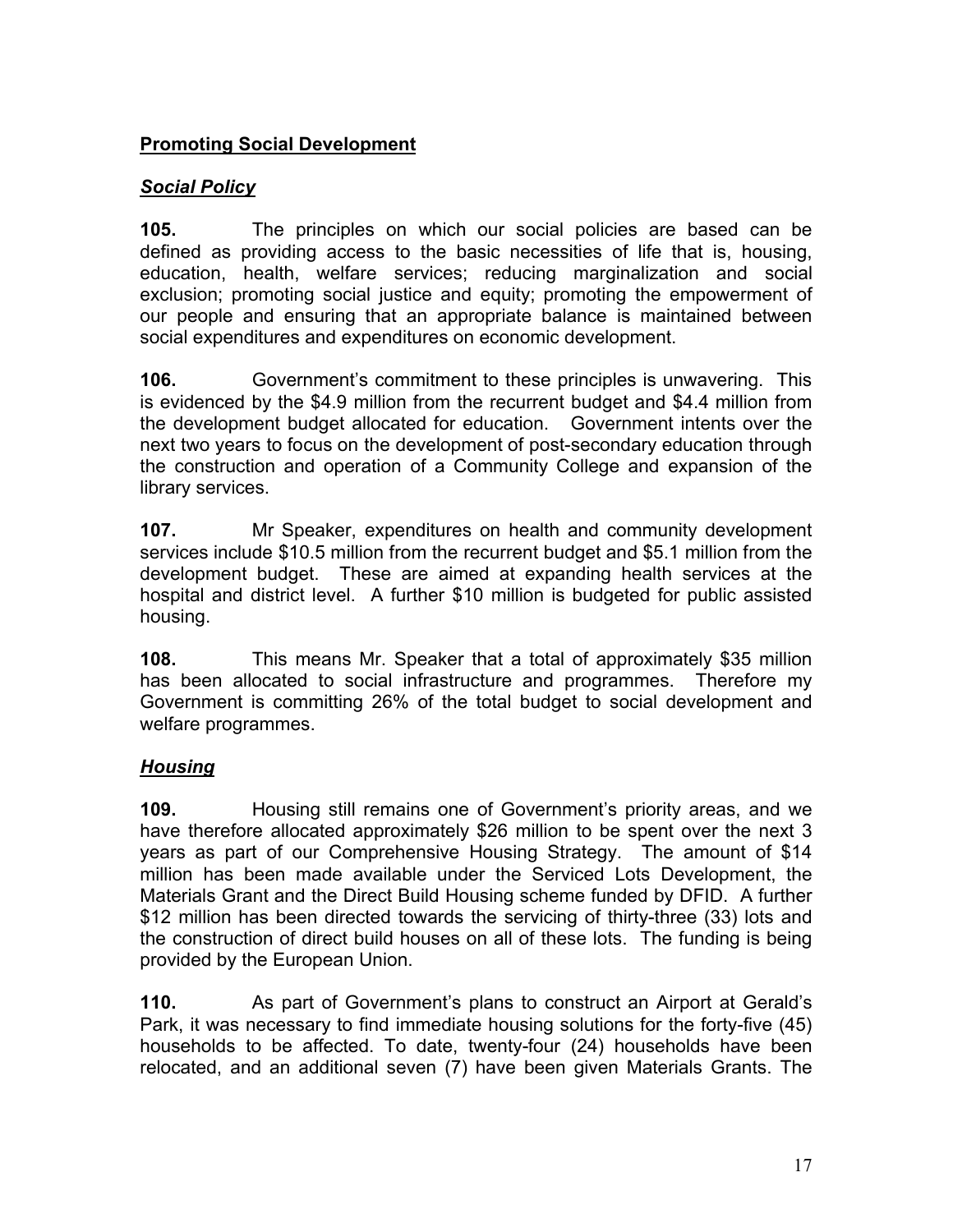houses are now under construction, and the needs of the remaining fourteen (14) households are currently being addressed.

**111.** During 2002 Government constructed fifty (50) warden-assisted units to cater to the needs of the elderly. In addition, two (2) Apartment Blocks containing eighteen (18) Studio Apartments were constructed. These will be used to accommodate households that are to be finally moved out of shelters.

**112.** The Materials Grant Scheme continued throughout 2002 and is continuing in 2003. An additional 87 persons were able to access funds under this scheme in 2002. This brings the total number of persons who have benefited from scheme to date to 519 households. There are currently 219 on the waiting list, of which 112 have qualified for assistance.

**113.** During this financial year Government proposes to commence the sale of the houses at Look Out, Davy Hill and Shinn Lands. An important exception will be to those required by Community Services as public housing for the poor and indigent. The terms of sale will be as follows:

- i. The value of the houses will be those determined by the Ministry of Agriculture, Lands and Housing.
- ii. All rents paid to date will be deducted from the value of the property.
- iii. The property will be considered owned by the purchaser once the sale agreement is signed; however, the deed will not be delivered until the sale price of the house is fully paid.
- iv. No alterations would be allowed to properties until all payments are completed.
- v. Interest will be charged on the balance.

**114.** The funds from the sale of these houses will become the initial capital for the National Development Corporation. It is important that persons who wish to purchase these houses do so quickly so that the funds could become available to continue similar schemes.

# *Education*

**115.** Government of Montserrat is committed to the development of the island's skills base so as to promote economic growth. This will ensure that we are able to support and improve sustainable livelihoods. Government schemes will continue to provide training in traditional areas such as construction. We shall also provide for the acquisition of skills in information technology. This is a requirement for every modern economy, and is essential for attracting new investment. Young persons will be specifically targeted through the development of tertiary education. A youth training programme will also be introduced to promote vocational opportunities.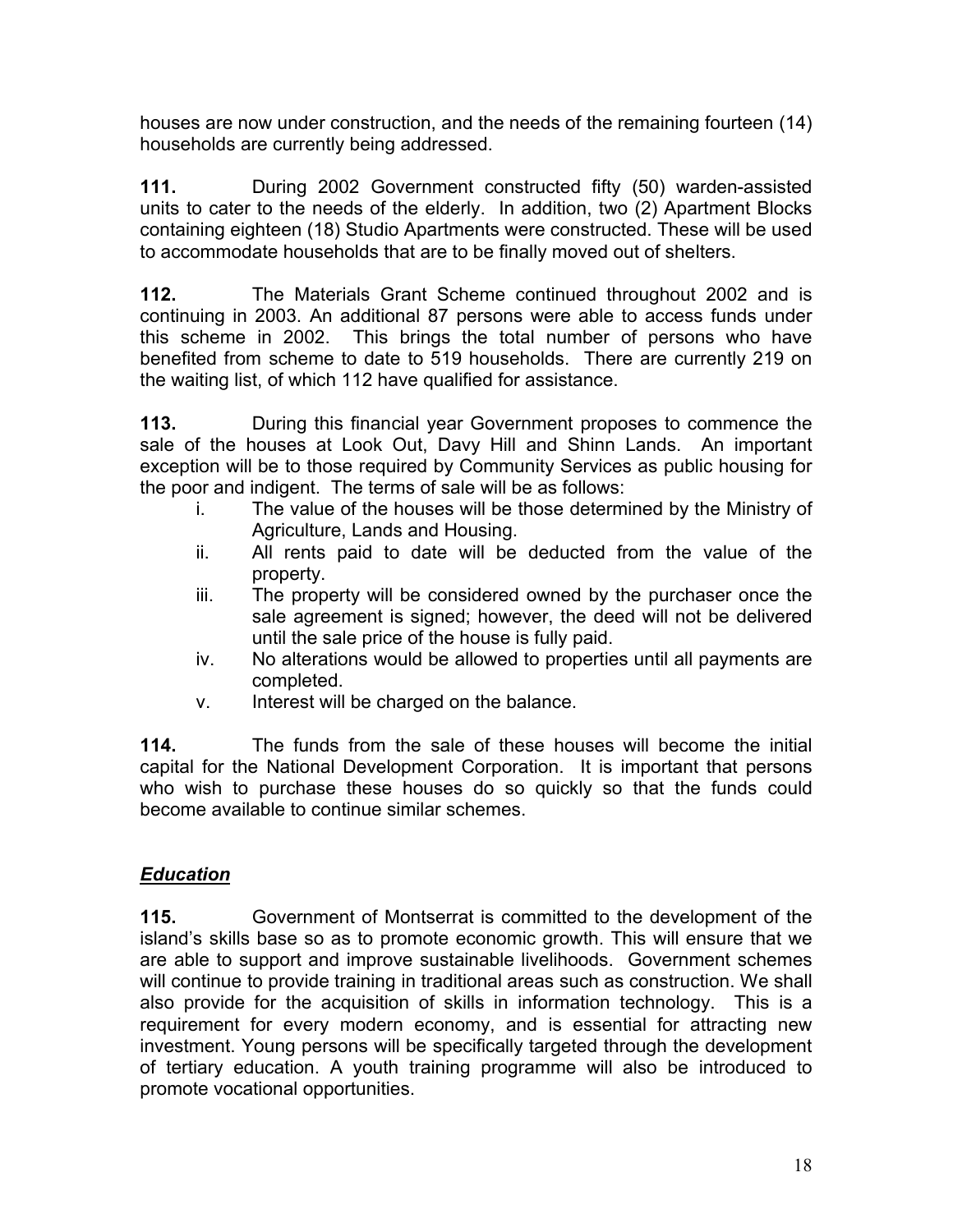**116.** With respect to Early Childhood Education, the new Day Care Centre at Lookout was opened in September 2002. The St. John's Day Care Centre was also expanded. This is making it possible for more children to access early childhood education at minimal cost. Access to Primary Education was further increased with the addition of a fourth grade at the primary school in Lookout.

**117.** In the area of Tertiary Education, Government has made significant progress towards the re-establishment of the Montserrat Community College. The land has been purchased and construction of the access road and installation of the underground electrical and water services is being completed.

### *Health Service*

**118.** Mr. Speaker, the central aim of the Health Services is to deliver adequate, affordable and accessible health and welfare services to the people of Montserrat. This will protect them from health risks and maintain their general health and well-being. This Government is continuously embarking on programmes to improve the standard of health care at both the primary and secondary levels.

**119.** In 2002, the St. John's Health Centre was expanded to include consulting rooms, office accommodation, ancillary areas for both doctors and nurses, as well as a Mental Health Day Care Centre. The Operating Theatre building will soon be completed and will be fully equipped upon completion. This will reduce the need for Medivac services. Construction of a new mortuary building is ongoing and when completed will allow post mortem inspections to be carried out on island.

**120.** An expanded facility has been constructed for the new St. John's Health Centre. The building will now include two consulting rooms, a nurse's room, an administration area and a patient waiting area. Access to the Clinic will now be improved to allow for the safe unloading of ambulances and ingress by wheelchair-bound patients. Arrangements for the procurement of a new ambulance are now in place.

**121.** The St Peter's Health Centre is also being upgraded. This will ensure that basic health services are provided in an improved environment throughout the various communities. Overall, \$5.6 million is being spent on the development of health services this year.

### *Welfare Services*

**122.** Mr Speaker, we are currently providing social welfare assistance to an average of three hundred and twenty (320) persons. When we include those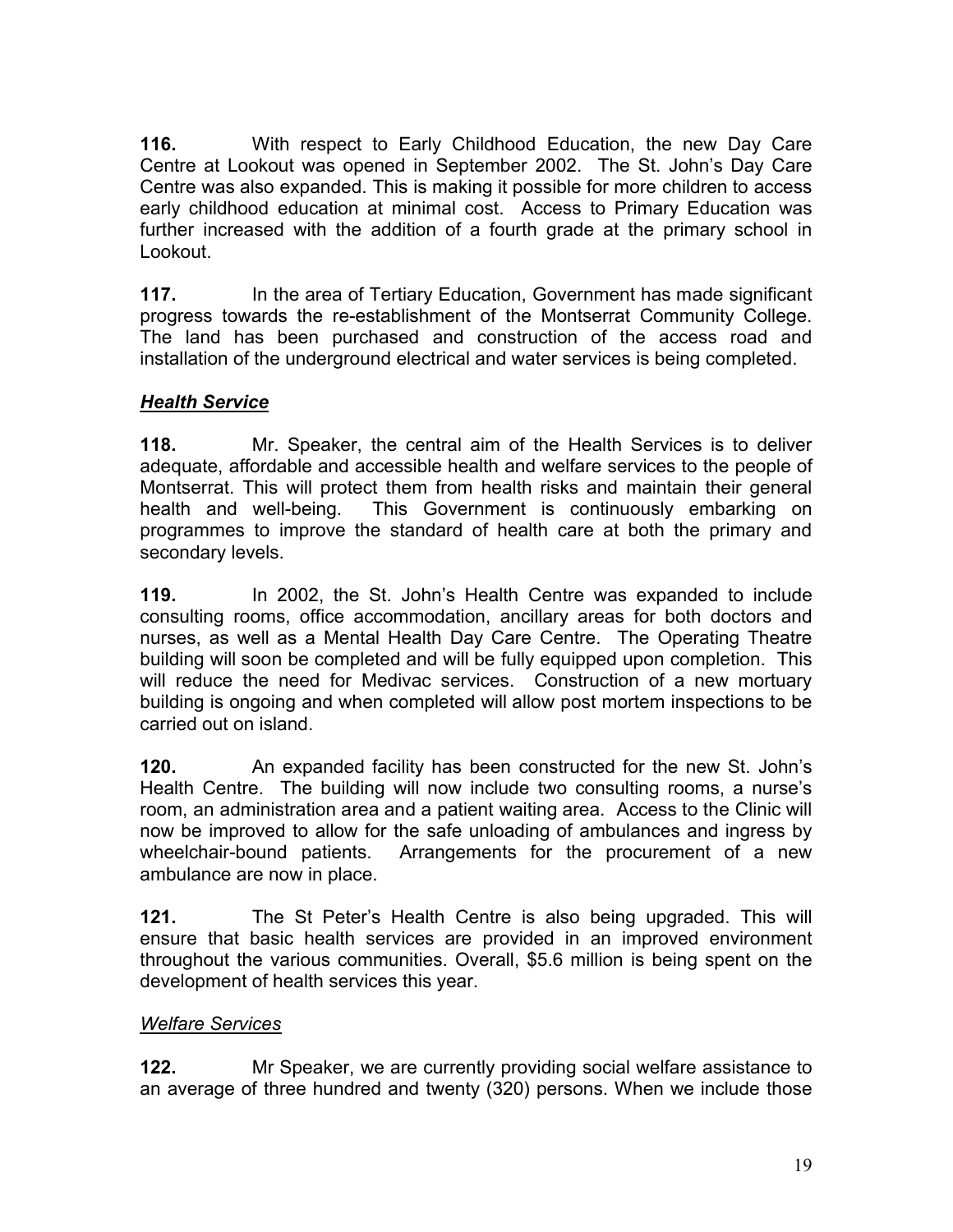receiving rental assistance, the figure reaches as high as 450 persons. In April 2002, we extended the Financial Assistance system and provided assistance to twenty-two (22) Montserratian households in six (6) Caribbean islands.

**123.** During 2002 also, Government increased Foster Care allowance in January from \$65.00 fortnightly to EC\$150.00. In addition, support was provided to seventy-seven (77) persons with medical cases costing over EC\$160,000. One hundred and fifty three (153) other requests for assistance were satisfied. These range from household items to food packages.

**124.** Mr. Speaker, the warden supported apartments were completed in August and fully occupied by October. Fifty-one (51) elderly and disabled persons are now comfortably housed and well cared for by the two resident wardens. This brings the number of elderly persons in institutionalised care to almost 200 persons.

**125.** Through the Ministry of Education, Health and Community Services, Government has continued to provide subventions to three institutions to improve the care of the elderly and vulnerable in our society. These are as follows.

- i. The Meals on Wheels Foundation, which provides a hot, cooked meal to an average of forty-five (45) persons in the community five days a week.
- ii. The Old People Welfare Association which provides home care services, such as laundry and cleaning, to the elderly and disabled persons in the community in an effort to maintain them in their homes for as long as possible.
- iii. The Golden Years Home that takes care of twenty-five residents viewed as the financial responsibility of the Government.

**126.** Mr Speaker, these programmes will continue in 2003. In total Community assistance programmes reach over 500 persons. As you can see we are determined that Montserratians must be able to live comfortably in their own country. However, given the current economic and financial situation, this is not a sustainable position.

#### **Strengthening Public Administration Systems And The Role Of Civil Society**

**127.** Mr. Speaker, I want to emphasize the point that Government is fully committed to improving Governance and Government in Montserrat. It is in keeping with this that we want to ensure that public servants are suitably rewarded for the hard work they have been doing throughout the volcanic crisis.

**128.** But we will go further and provide appropriate training in public administration and related areas. This year we are allocating \$150,000 for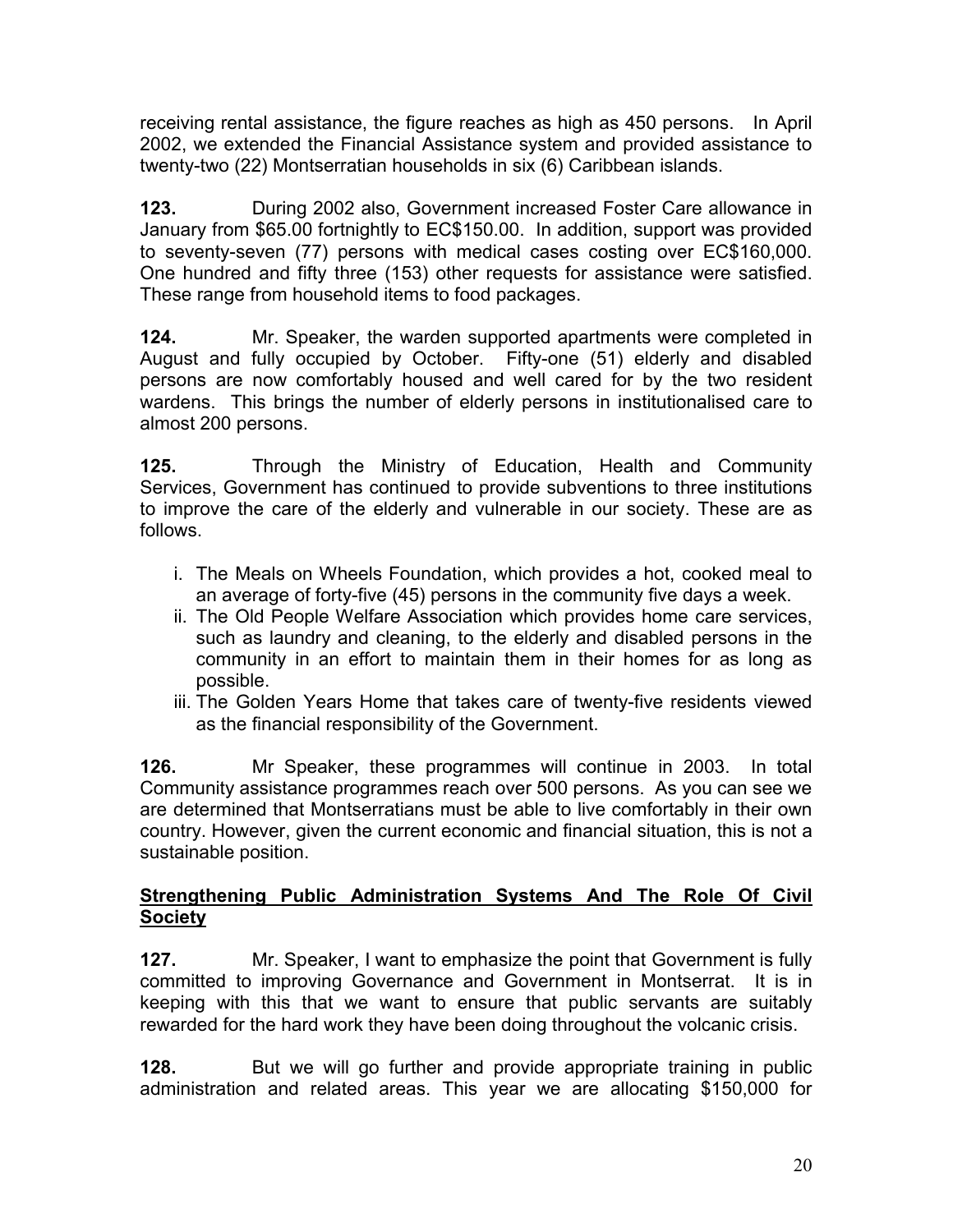training in the public service. Most of the training would be short-term. However, we shall ensure that at least one scholar a year is trained from local revenue resources in a field that Government accords high priority. This is in addition to the amounts being provided by DFID.

**129.** As I said before, Montserrat has survived the volcanic crisis largely because of our hard-working public servants. This is why I was so pleased that we were able to offer an average 10% salary increase last year. And despite the financial state we face, Government will continue to seek ways to reward public servants appropriately. But I want to emphasize that they will be expected to maintain a high level of productivity. The overall aim is to provide 'value for money' in the public service. The taxpayers and all residents must be provided with the quality of service that they deserve.

**130.** Another initiative that will benefit public servants is the transfer from the present government pension scheme to the social security scheme. Government is committed to ensuring that no civil servant would be worse off. More importantly, the vast majority of public servants would be much better off as a result.

**131.** Public servants would now be able to access all the benefits offered by the social security scheme. These include sickness benefits, maternity benefits, funeral grants and a whole range of other benefits.

**132.** The current level of our fiscal deficit is presently at a high level. It is critical that government seeks to move away from its revenue dependent pension scheme to one that is backed by actual cash contributions and investment income that would be able to meet pension obligations when they become due. The draft proposal is currently being studied by the Civil Service Union.

**133.** However, to begin this process Government proposes that with effect from 1 July 2003, all new entrants to the civil service will go directly to the Social Security Scheme. The Department of Administration and the Social Security Board will be expected to implement this policy. It is hoped that a way forward for persons currently on the Civil Service Scheme can be agreed before the end of this year.

**134.** Mr. Speaker, it is the intention of Government to bring about a higher level of public *participation* in decision-making. We have regularly consulted with the Chamber of Commerce. The Community Affairs Department regularly arranges consultations with youth groups, women's groups and more recently, groups of men. The Department of the Legislature has organized a Youth Parliament to set the stage for formal involvement in national decisionmaking. The Poverty Assessment carried out by the Development Unit depended largely on the inputs of focus groups. In all instances, Government has received feedback and is acting on it. This approach is also being used in formulating the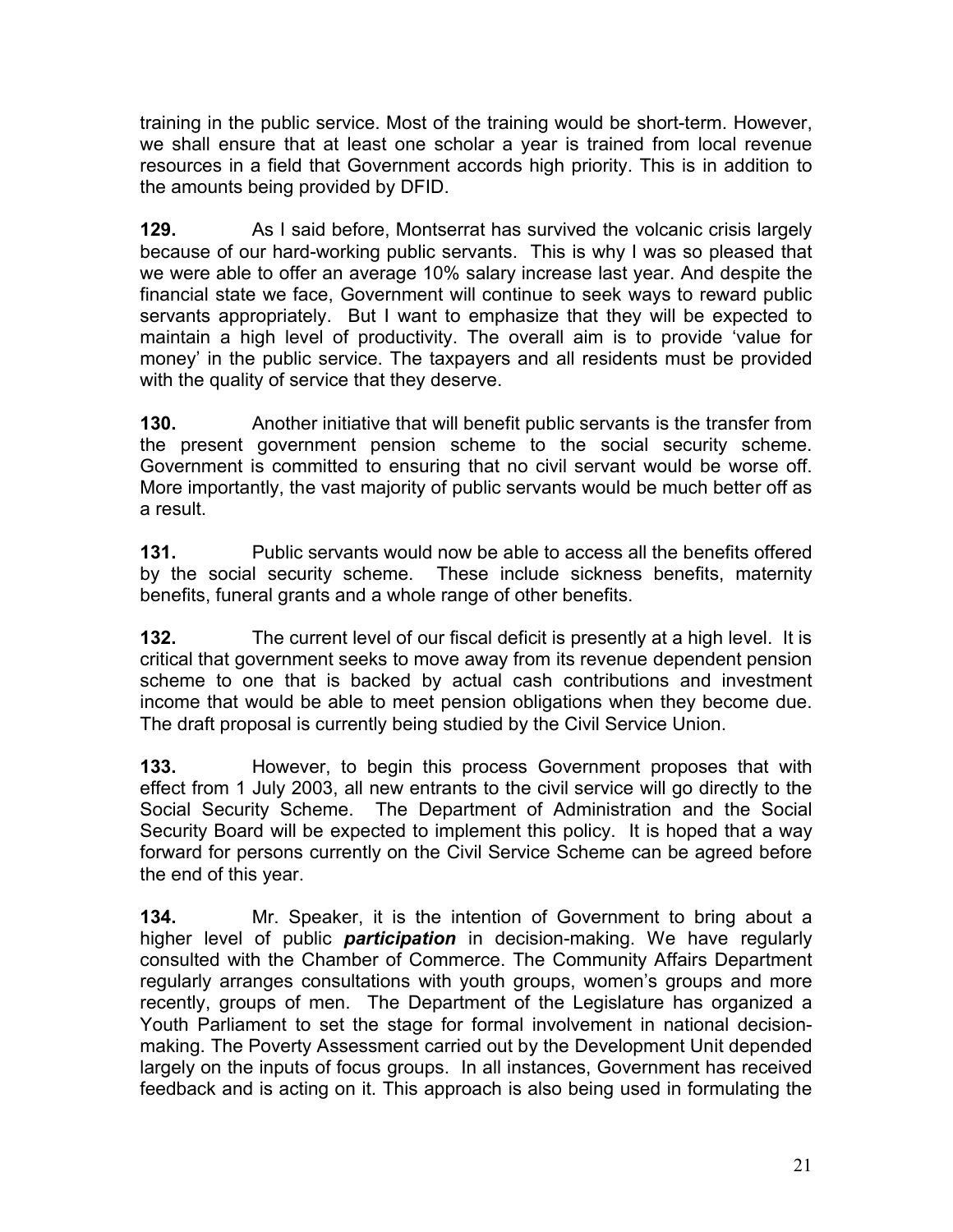Sustainable Development Plan, which has provided the framework for this budget presentation.

**135.** The recent work of the Constitution Commission is further testimony to the concept and practice of participation in Montserrat. Their strategies included district meetings, radio "phone-in" programmes, conferences with voluntary organizations, private interviews and the study of letters and memoranda. This is precisely the type of participation that we encourage among Montserratians both at home and abroad.

**136.** Mr. Speaker, we shall study the recommendations of the Commission as a government. It is a process that we intend to take forward. I wish to publicly commend the Commission for its work and the way in which it was conducted.

**137.** With respect to *accountability*, we attach great importance to the work of the Public Accounts Committee. As you are aware, this is a parliamentary committee headed by the Honourable Leader of the Opposition. He has access to all of Government's accounts and he has the power to demand explanations on Government accounts.

**138.** And this brings me to the issue of *transparency*. Mr. Speaker, every significant contract that we sign goes through a tendering procedure. It is public information. When duty concessions are granted, the names of the recipients are made public. Moreover, DFID require regular, accurate and up to date information in order to provide us with aid funding. As we move towards a more performance-based budget government ministries/departments will be required to produce an annual report on their work for the information of all members of the Legislative Council and the public.

**139.** Mr. Speaker, as you can see we understand what it takes to operate in this new era and we are laying a proper foundation for the future.

### **Improving External Relationships**

**140.** Mr. Speaker, in an environment of growing regionalism and globalisation, Montserrat cannot look within for economic and political power. We must learn to form strategic alliances that would promote our interests and lead to economic and social security.

**141.** At our doorstep, there is CARICOM/OECS with whom we share a common history and culture. There are the United Kingdom Overseas Territories with whom we share a similar political and constitutional structure. There is the United Kingdom who is our administering power. There is the European Union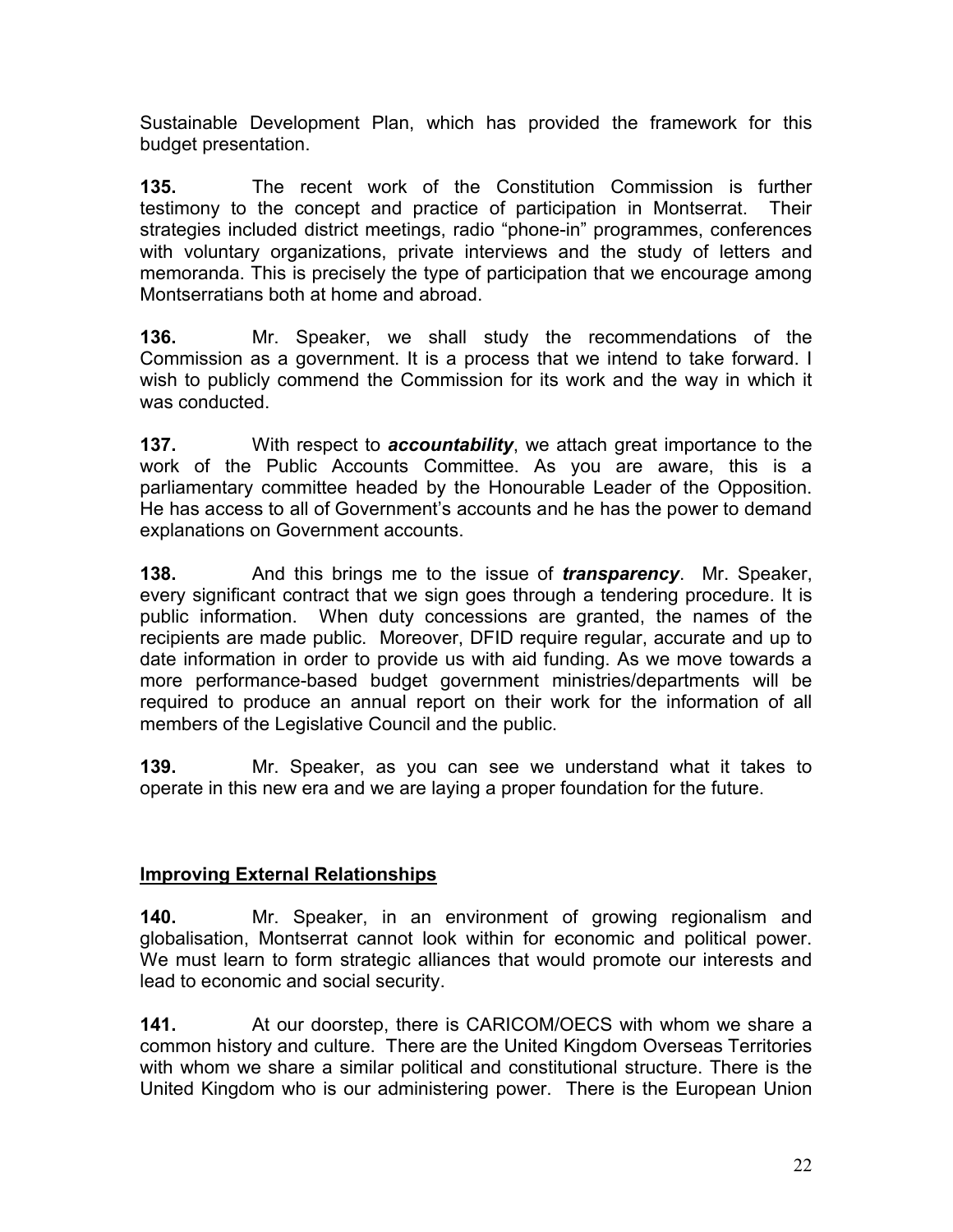(EU) with whom we are linked by virtue of our constitutional ties with one of its member countries. There are overseas territories of other EU members and there are other countries with which we have minimal or no relationship.

**142.** Mr Speaker, as a small island these countries can assist us with one or any combination of the following benefits: lobbying power, access to economic and financial resources, reduced costs and risks through sharing arrangements, access to markets for goods and services, access to information, technology and skills. It is vital that an external relations unit be established in the office of the Chief Minister to optimise the value of these relationships.

**143.** My Government has been criticised for the relationship we have had with the United Kingdom government. Nevertheless, we will continue to develop a constructive relationship that is based on mutual respect and trust. It is as a result of this improved relationship that we have been able to negotiate an increase in the Aid Framework with an additional £15 million for the next three years.

# **Promoting Environmental Sustainability, Risk And Disaster Management**

**144.** Mr. Speaker, one of the biggest challenges facing us today is to effectively communicate to the world that Montserrat is a safe place to live, to visit and to do business.

**145.** As you are aware, the new Volcano Observatory was opened just a few weeks ago. This facility was built at a cost of \$4.5 million. It is equipped with modern instruments and is staffed by some of the most experienced scientists in the field.

**146.** In light of the expertise available, my government is satisfied that we have been receiving sound advice. I am also confident that we can continue to invest in the North of Montserrat and that the risk associated with such investments is not higher than many other places in the world. The volcano has had little direct effect on the North of the island.

**147.** Along with the Montserrat Volcano Observatory, we have an Emergency Department that is as capable as those in other parts of the Caribbean. An officer with years of local, regional and international experience heads that department. I am also confident that the department is adequately prepared to deal with any emergency that may arise on the island. The allocation to the Department for 2003 is \$4.4 million. This includes an allocation for the contract for monitoring volcanic activity.

**148.** Every project that is executed on Montserrat must have a proper Environmental Impact Assessment done. Montseratians have seen the damage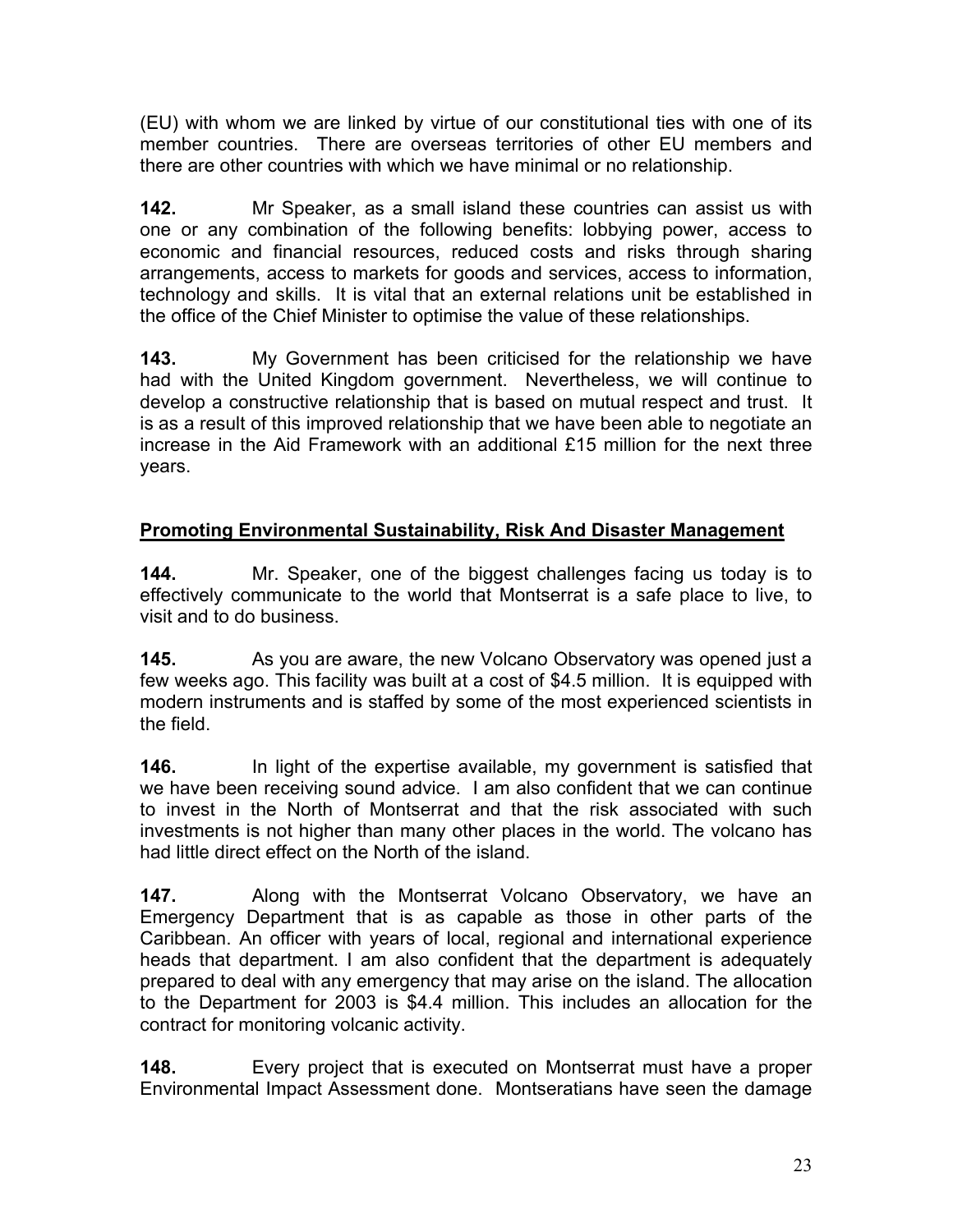that can occur to the natural environment and have come to appreciate our environmental resources highly. We are doing all we can to enhance our capacity for managing our natural resources. These include agricultural land, forests and marine resources. We have in place proper arrangements to ensure that we protect these resources and have them available for many years to come.

#### **PUBLIC FINANCE**

**149.** Mr. Speaker, preliminary indications are that recurrent expenditure in 2002 amounted to about \$62 million and that local revenue was approximately \$28 million. As in previous years, the deficit was financed by budgetary aid from DFID.

**150.** Government of Montserrat has programmed \$133.2 million for recurrent and development expenditure for 2003. The major external contributors to the budget are the United Kingdom Government and the European Union.

#### **Recurrent Revenue**

**151.** This year we estimate local revenue to be \$28.2 million. This is a figure similar to the 2001 estimate and higher than the revised estimate for 2002 by 9%. It is anticipated that the main revenue sources would be income tax collections resulting from increased employment and a higher level of import duties resulting from increased consumption.

#### **Recurrent Expenditure**

**152.** Based on the programmes presented by the Ministries and Departments for the fiscal year 2003, I propose to spend \$69.8 million. The forecast budget deficit is therefore, approximately \$41.6 million. Her Majesty's Government has approved £10.5 million or \$44.1 million (£1 to \$4.2) for this purpose.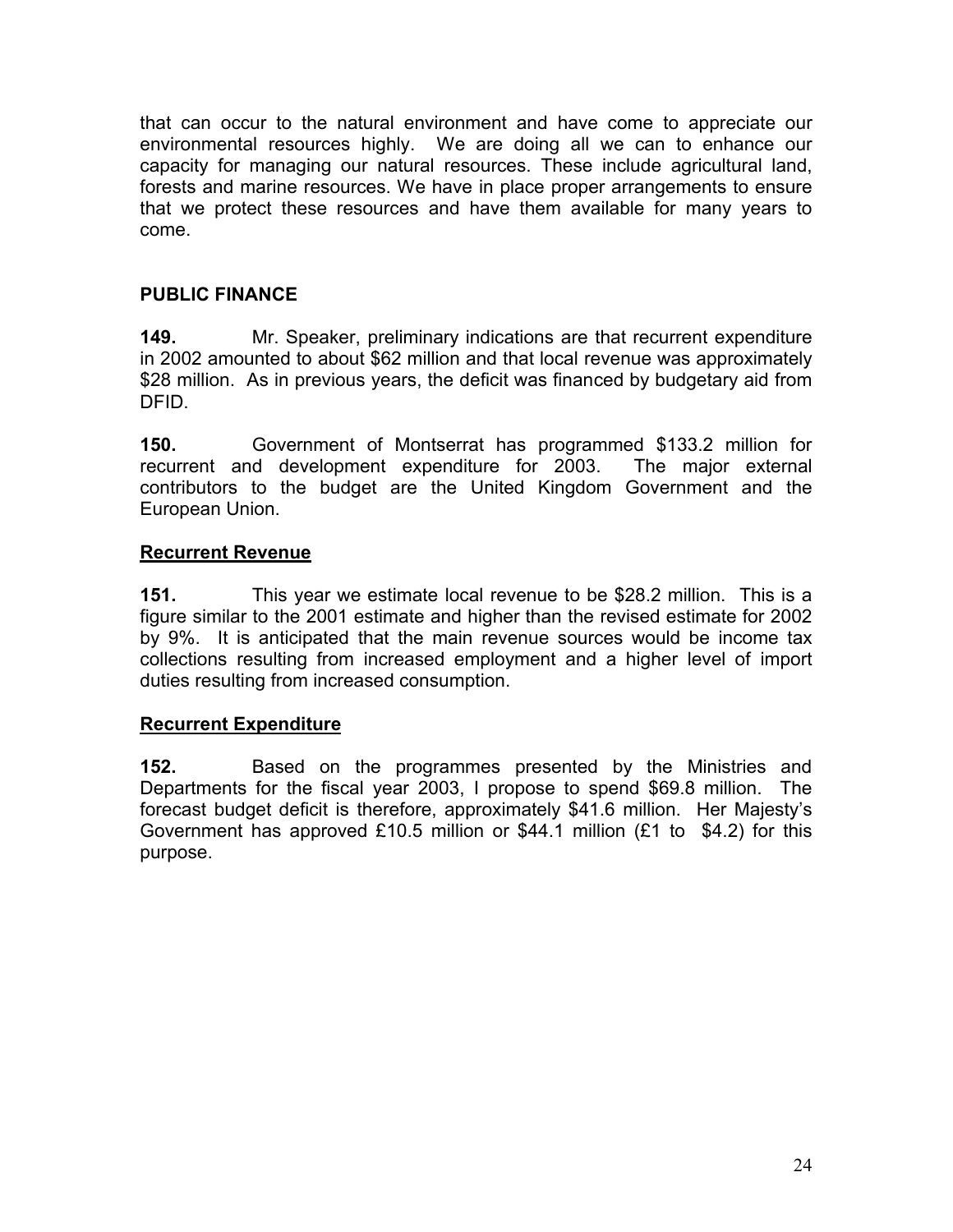**153.** Having said this, I will now turn to the amounts allocated to the various Ministries and Departments: -

| <b>Head</b> | <b>Votes &amp; Details</b>        | <b>Estimate 2003</b> |
|-------------|-----------------------------------|----------------------|
| 01          | <b>Consolidated Fund Services</b> | 8,553,520            |
|             |                                   |                      |
| 06          | <b>Emergency Department</b>       | 4,415,940            |
| 20          | <b>Ministry of Finance</b>        | 3,730,250            |
| 30          | Agriculture                       | 4,280,110            |
| 35          | <b>Communications &amp; Works</b> | 14,197,060           |
| 40          | Education                         | 5,005,810            |
| 45          | Health                            | 10,502,420           |
|             | Other                             | 19,116,460           |
|             |                                   | 69,801,570           |

**154.** It should be noted that the recurrent expenditure is 33.6% more than that programmed for 2001 and 5.8% more than the revised estimates for 2002. Much of the difference in expenditure is as a result of the transfer of the transport subsidy - that is the cost of Helicopter and Ferry services - to the 2002 recurrent budget. The costs of the MVO are also included in this year's budget.

#### **Development Expenditure**

**155.** Mr Speaker, the development programme for 2003 is valued at \$63.4 million. The UK Government contribution is £8.1million or \$34 million but excludes projects started before this fiscal year. Other contributors are the European Union, the Government of the Republic of Ireland, the Pan American Health Organisation, and the United Nations Development Programme. Savings transferred from recurrent budget for previous years are also included.

**156.** The development funds have been allocated to departments as follows:

| Administration                             | 456,450    |
|--------------------------------------------|------------|
| Police                                     | 648,280    |
| Ministry of Finance & Economic Development | 6,364,490  |
| Ministry of Agriculture, Lands & Housing   | 21,534,630 |
| Ministry of Communication & Works          | 25,812,540 |
| Ministry of Education                      | 4,125,000  |
| Ministry of Health & Community Services    | 5,621,780  |
| Total                                      | 63,366,070 |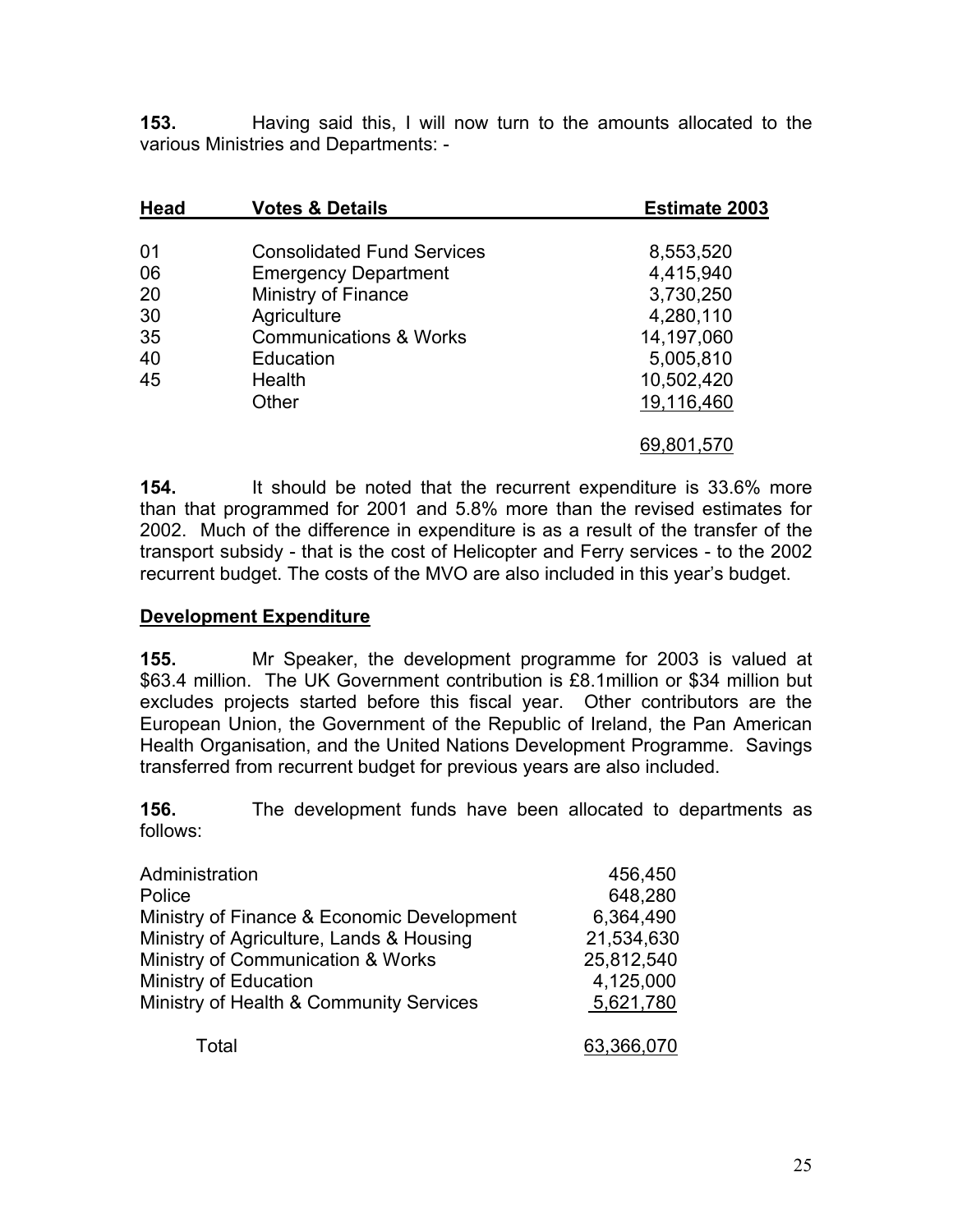#### **Allocation by Strategic Objectives**

**157.** Mr Speaker, my government has agreed a set of strategic objectives for the medium to long term. I find it both useful and necessary to indicate how the allocations for recurrent and development expenditure relate to those development objectives. These allocations by objectives are shown below:

| No, | Detail                                                                                     | Allocation (\$) |
|-----|--------------------------------------------------------------------------------------------|-----------------|
|     | To promote population growth.                                                              | 384,940         |
| 2   | To encourage Economic & Financial Stability.                                               | 60,601,830      |
| 3   | To Promote Social Development &<br>Enhance quality of life.                                | 45,091,590      |
| 4   | To strengthen Public Administration &<br>Enhance good governance                           | 18,681,470      |
| 5   | To improve external relationships                                                          | 1,237,930       |
| 6   | To promote sustainable environment &<br>Support risk and disaster management<br>Programes. | 7,169,880       |
|     | Total                                                                                      | 133, 167, 640   |

#### **Aid Framework 2003-2006**

**158.** Mr Speaker, the Secretary of State for the Department for International Development in her letter of 11 February 2003 approved the following amounts over the next three years:

|                      | 2003/4        | 2004/5        | 2005/6           |
|----------------------|---------------|---------------|------------------|
|                      |               |               |                  |
| <b>Budgetary Aid</b> | £10.5 million | £9.55 million | £7.2 million     |
| Development Aid      | £ 8.1         | "<br>£4.95    | $\alpha$<br>£5.3 |

**159.** The figures contained in this schedule are the results of negotiations I held earlier this year with the Secretary of State for Development. As a government, we are grateful that she was so responsive to our needs. It is our expectation that she will be equally responsive in the future if it becomes evident that additional funding is needed to bring us closer to achieving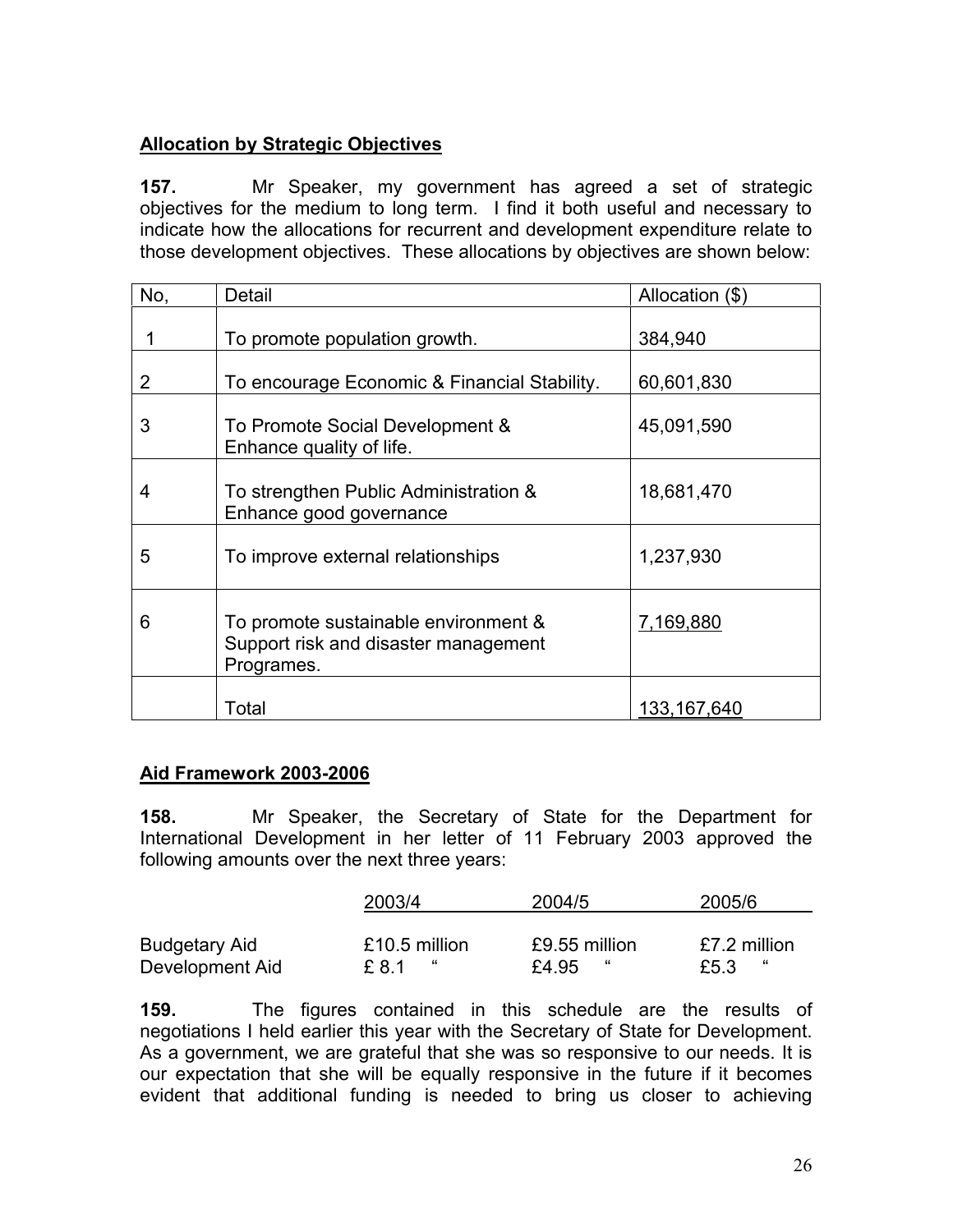sustainability. As you can see, the deficit of \$41.6 is within the prescribed limit set by the UK Government.

## **Public Debt**

**160.** Mr Speaker, I am pleased to inform this Honourable House and the public at large that during 2002 we managed to reduce Montserrat's foreign debt. A substantial portion of our debt to the Caribbean Development Bank was liquidated. These include the LIAT loan, a portion of the Students loan facility and approximately \$3million of the Port Loan. This resulted in a reduction of the Public Debt from \$20 million to \$15.8 million.

**161.** As you are aware from previous budgets, the \$4million due to domestic bondholders is adequately covered by a sinking fund. When the bonds mature, Government will be well placed to meet its obligation.

### **Financial Policies**

#### *Property Tax*

**162.** Mr Speaker, the property tax legislation requires government to undertake a new valuation of properties every five years. Notwithstanding this stipulation, the last time this was done was in 1988. Government therefore found itself in a position last year where it had no choice but to fulfil this legal obligation.

**163.** From the very beginning of the exercise, we realised that ways would have had to be found to provide appropriate relief to cushion the impact on taxpayers. By conducting the exercise, however, it meant that we would have a current and credible valuation list for the computation of property tax.

**164.** Aside from this, a number of anomalies developed over time in the existing list. These resulted from:

- i. Omissions of properties from the property tax register;
- ii. Change of use of some properties;
- iii. Rezoning of areas in the North;
- iv. A general increase in the value of properties since 1988.

**165.** The revaluation exercise addresses these anomalies. However, the exercise also resulted in a sudden and significant adjustment in property taxes. Government has therefore decided to grant an appropriate level of relief. It should be noted that under the current legislation, taxpayers already benefit from an allowance of EC\$50,000 on residential homes. Also, the owner of a newly constructed house does not pay any tax at all for the first three years.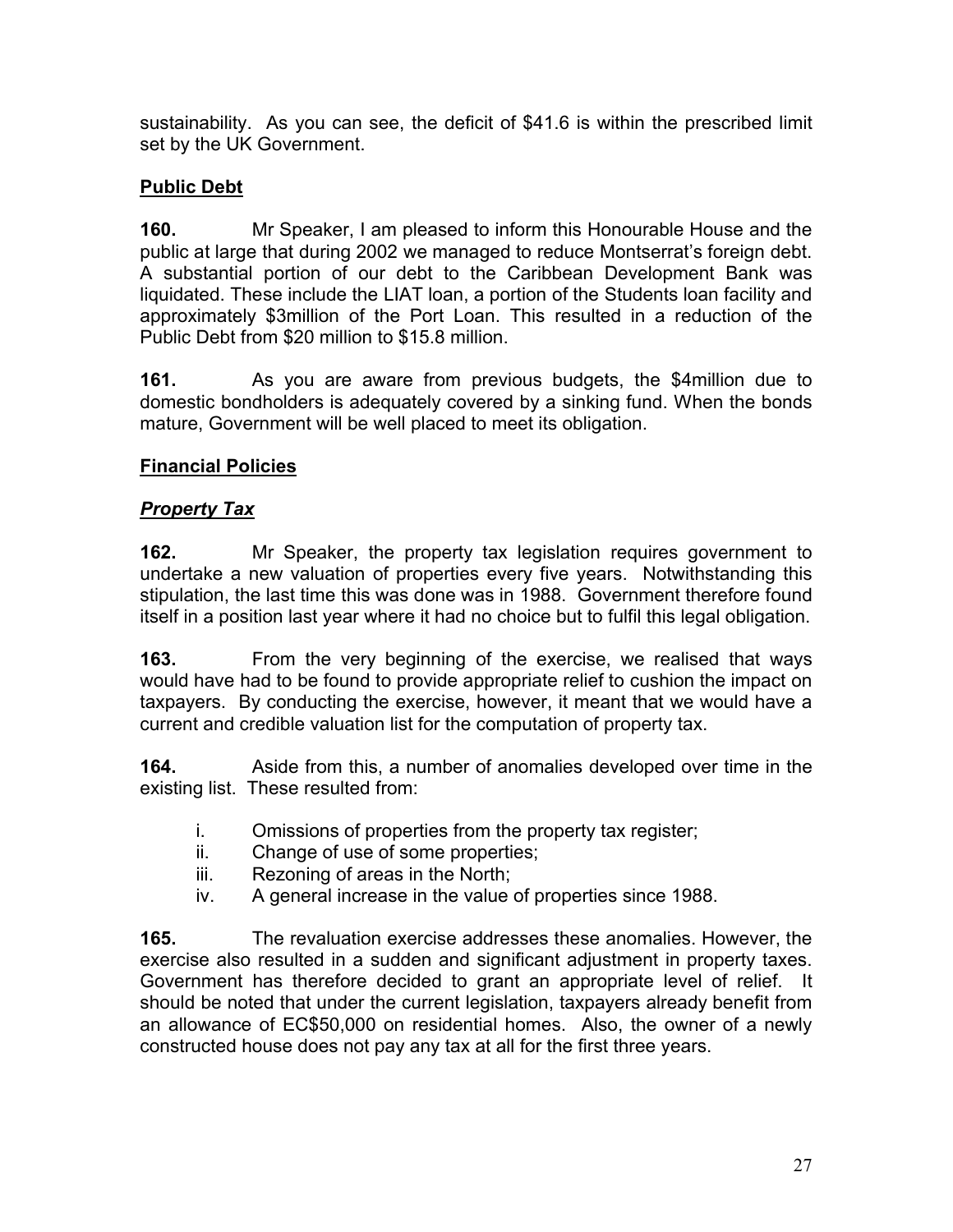**166.** The decision now is to grant owners of residential property a 50% reduction in the tax due for the fiscal year 2003. Any property that falls within the exclusion zone for more than two (2) months of a particular year will be exempt from property tax for that year. Undoubtedly, this is significant relief and shows that this government is sensitive to the needs of the people of Montserrat.

**167.** With respect to commercial buildings, those constructed between 1998 and 2002 already benefit from a 50% reduction in their property tax for the first five (5) years. As a further incentive to business and to encourage private construction, Government proposes to extend this policy to properties built up to to 31 December 2007.

# *Customs Reform*

**168.** My government is committed to building a strong foundation that is prepared and ready for external shocks that face small islands like Montserrat. With this in mind, Mr Speaker, we need to reform our public services. We need to reduce the cost and time it takes to do business on island. We hope to do this within a time frame of three (3) years. We will start with the customs service as follows:

- i. review customs charges with a view to bring them in-line with our regional and international obligations, to reduce the number of rates to a maximum of three (3) rates;
- ii. reduce the rates to levels that make Montserrat more competitive for investment purposes;
- iii. train personnel and modernise the procedures to reduce the processing time in clearing imports into Montserrat.

**169.** Mr Speaker, as a result of our public housing programme, many persons who have lost all they had and have used up their savings during the crisis, are now proud homeowners. They are however, struggling to furnish their homes. While I am mindful of my budget limitations, it is necessary to provide some relief to these people and recover at least some revenue from other areas.

**170.** Mr Speaker, a significant number of our current population including the very poor, purchases poultry (chicken) as the main meat. Neighbouring islands provide this product at a much cheaper rate and many persons are taking advantage of this. My government feels obliged to assist less fortunate by making it cheaper for them to purchase this product locally.

**171.** My Government therefore, proposes the following tariff adjustments:

i. The removal of all duties, consumption tax and service tax on poultry. This means that all forms of chicken imported wholly or in parts will not attract any import duties and taxes.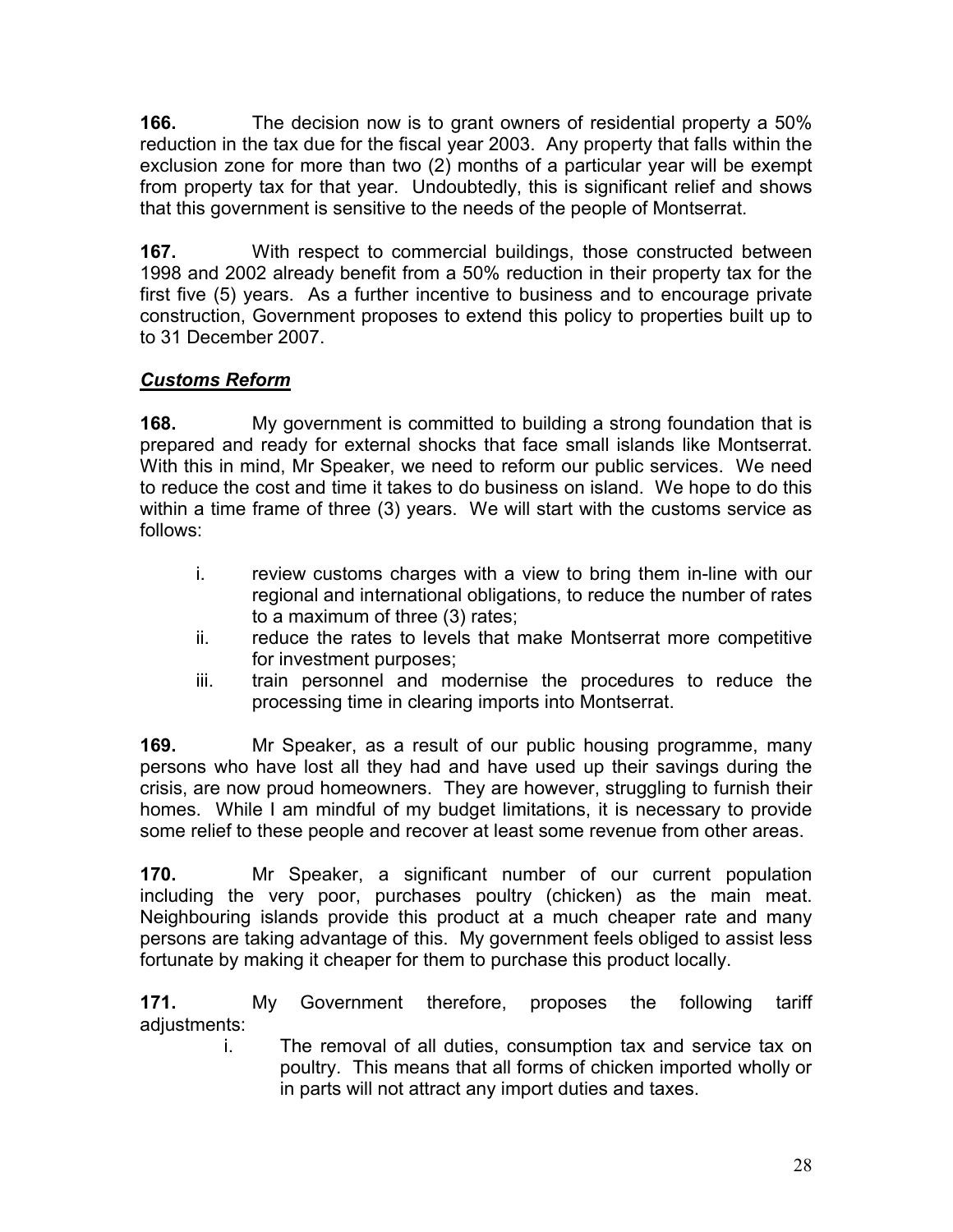ii. A reduction of 13% on consumption tax on all furniture items imported. This is to provide relief to those who have now built their homes and are required to furnish them. This effectively means that all furniture will attract consumption tax of 10% instead of 23%.

**172.** The revenues foregone will however, be recovered through a 10% increase on alcoholic beverages and products of tobacco.

#### *Micro-Finance Facilities*

**173.** In addition, this Government proposes to make available \$2 million dollars at low interest rates to the St. Patrick's Credit Union to provide micro finance to small businesses, small loans for land and housing. Priority will be given to those wishing to purchase the houses at Look Out, Davy Hill and Shinn Lands. The interest rates must not exceed 8%. The details on the terms will be agreed between with St Patrick's Credit Union and the Ministry of Finance. The funds will be raised through public companies and statutory boards. This approach is vital in ensuring that the economic benefits trickle down to the grassroots and would not otherwise qualify under more rigid commercial schemes.

#### <span id="page-29-0"></span>**CONCLUSION**

**174.** Mr Speaker, in concluding, I need to re-emphasise the fact that we are operating in a new era. At a policy level, the world environment is dominated by the influence of countries coming together to form large economic blocks. Country specific legislation is giving way to regional legislation. National barriers defined by customs and immigration policies are disappearing. It means that our power base cannot only reside within our national borders.

**175.** At the operational level, trade in goods and services are being facilitated more and more through the Internet. Everyone with a credit card can order almost anything they wish through the use of the World Wide Web. Money can be transferred in an instant to and from accounts in many cities of the world. Most business these days can be done from a small room with a telephone line and a computer. It means that business is fluid – here today gone tomorrow.

**176.** A small country like ours can easily become incompatible or out of step with systems that exist across the world. If we do not build the right platform on which to launch our economic future, it will become impossible for us to interact with global systems thereby isolating ourselves in the process.

**177.** In this environment, both the private and public sector employees must not only do the job assigned to them. It is imperative that they consider how their actions affect or influence other parts of the economy. Our systems must be flexible and responsive and produce timely results.